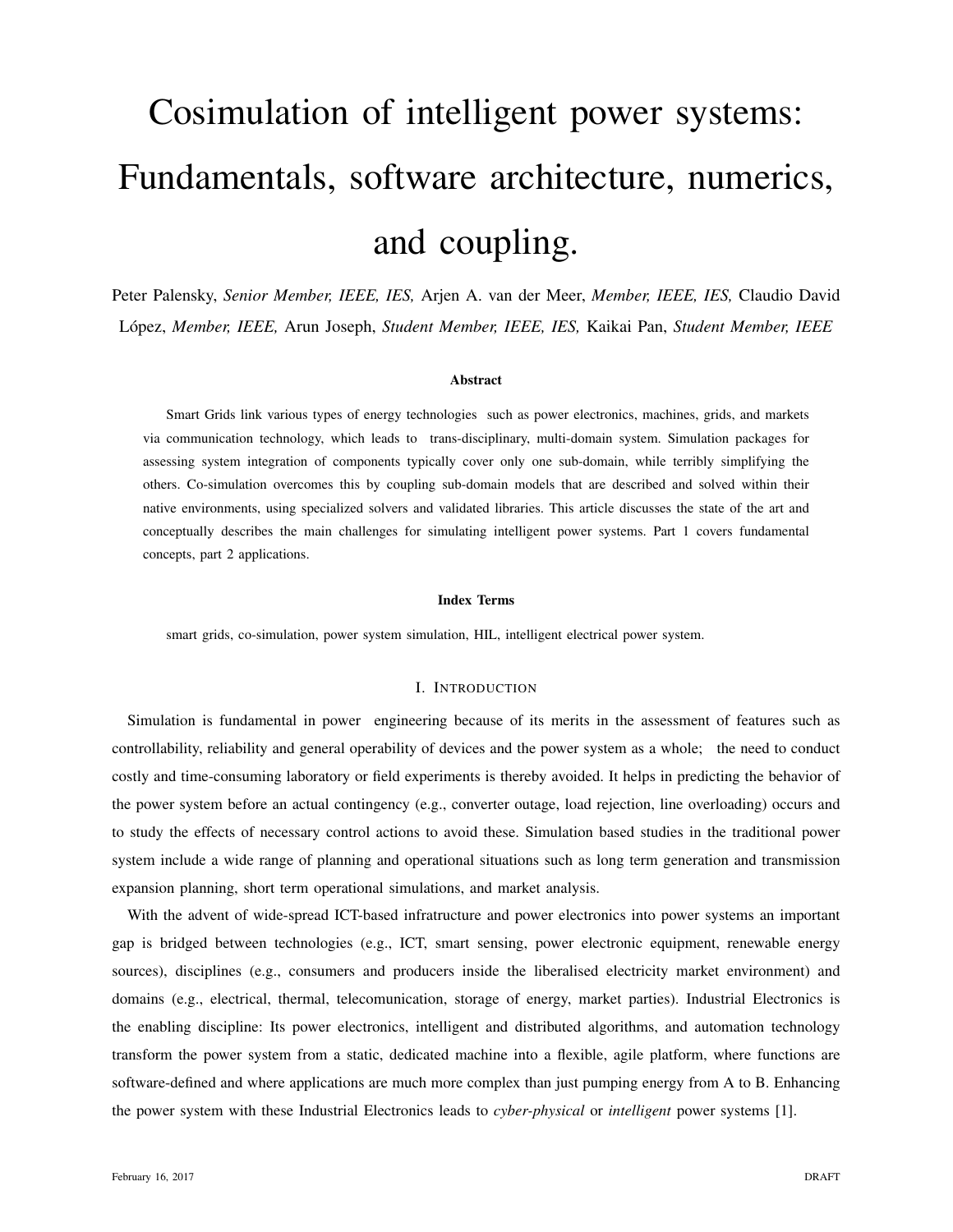| Analysis method              | Pros                         | Cons                           |  |
|------------------------------|------------------------------|--------------------------------|--|
| Real-world experiments       | Reliable results, no need to | real-time<br>Only<br>behavior, |  |
|                              | validate models              | only for small systems,        |  |
|                              |                              | potentially expensive          |  |
| Map all system behavior into | Simple software structure    | Simplifications and poten-     |  |
| one modeling domain          |                              | tially lossy and inaccurate    |  |
|                              |                              | translation for foreign mod-   |  |
|                              |                              | els                            |  |
| Use a universal modeling     | Flexibility, ease of use     | Bad scalability for systems    |  |
| language (multi-domain)      |                              |                                |  |
| Couple a heterogeneous set   | Well-suited tools and lan-   | Complex software coupling      |  |
| of sub-models                | guages                       |                                |  |

TABLE I: Alternatives for analyzing intelligent, integrated power systems.

The increasing cyber-physical nature of the power system requires rethinking about the fashion in which its behavior is addressed within planning and operation studies. Traditionally, interactions are addressed by simulating the (sub)system of interest in detail–usually for a particular domain–while simplifying the remaining parts. This is for instance the current approach for power electronic devices. Such treatments lack the level of detail in presenting the characteristics of the overall system, which can be incorrect since underlying interactions are disregarded. In intelligent power systems phenomena hence need to be addressed holistically: the reaction to events in one particular domain are now spread across multiple domains and cannot be safely simplified nor disregarded.

The functionality needs of holistically analyzing intelligent power systems unfortunately clash: On one hand, the system has a *heterogeneous* nature, which requires a methodthat can generically set up and process different type of models representing this heterogeneity. On the other hand, there is a need to *accurately* (i.e. modeling detail) and (computationally) *efficiently* (i.e. time needed) represent each phenomenon of interest.

Heterogeneous systems can be analyzed in a number of approaches (Table I) with individual pros and cons. Experiments are often too expensive in the intelligent power systems domain, and limit the simulation runs to realtime. General purpose *multi-domain* simulation tools have the capability of simulating heterogeneous components and small systems. Once the interactions in intelligent power systems get complex, they will not work correctly anymore (scalability constraints).

The second functionality requirement (i.e. computational efficiency and accuracy) might be met in a specialized, optimized *monolithic* environment. For instance, specialized power system simulations have been developed over the past decades, and have been numerically optimized for particular purposes (e.g., load flow, dynamics, transients). The same holds for telecommunication simulations. Unfortunately, this only holds for non-heterogeneous models. Modeling communication systems in power system simulators (or vice versa) leads to brutal simplifications and is often not possible at all.

It is therefore time to move towards simulation platforms that can handle multi-domain systems with reasonable detail and simulation speed. Coupled simulations or *co-simulations* aim to fulfill the functionality needs by modeling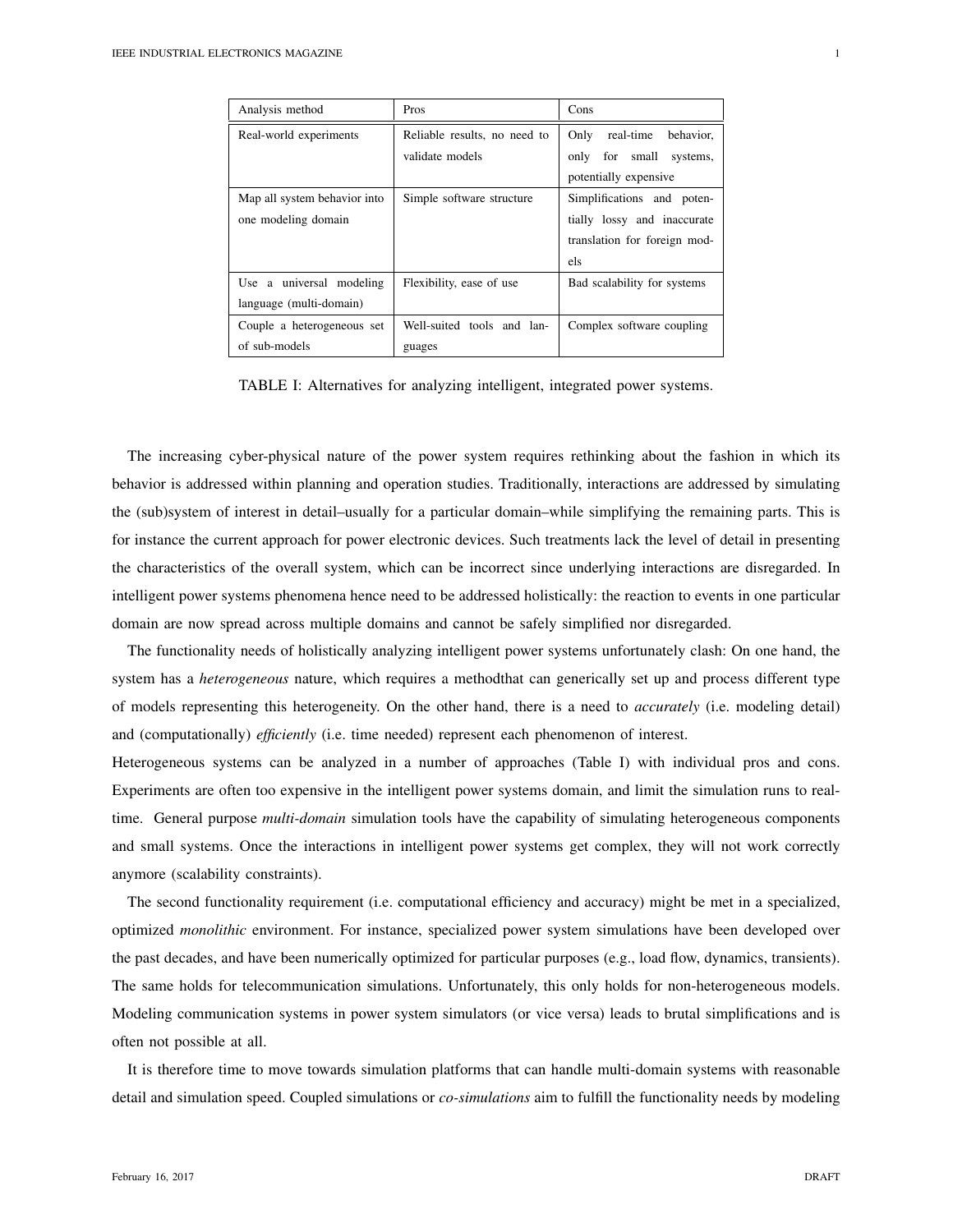multi-domain systems across multiple simulation tools, while acting as one integral simulation platform that addresses the study [2].

A supposedly simple example of a hybrid system in the power domain is electric vehicle (EV) charging (Figure 1 lower part). Not only behavioral and electric domains need to be combined, but fundamentally different modeling approaches can also be needed within one domain. Batteries might be best modeled with a universal modeling language like Modelica, the distribution grid has specialized simulators and models, and power electronics again different ones. Squeezing all that into one modeling and simulation software would require simplifications of unknown consequences and a lot of effort.



Fig. 1: A typical setup for co-simulating a complex system.

Co-simulation (Figure 1 upper part) on the other hand works with specialized software packages that use validated model libraries and tailor-made solvers. A multi-agent simulator might be the best choice to describe market players and market rules. Power electronics and their controls will be in another platform. The same applies to the distribution grid, or the battery. The choice of tools depends on the required level of detail. If individual driving choices and their interdependencies are important, then a detailed, again multi-agent-based, simulation might be necessary. If only their collective behavior is needed, a statistical model will be sufficient. During the analysis, these requirements can change, which is fully supported by a co-simulation setup. By that, the model choice is not limited by a singular tool, it is rather natural to pick the most appropriate tool for the given simulation questions. Models can even be encapsulated, providing privacy (two market players or two system operators can run joint simulations without sharing internal information). Splitting systems into sub-models also allows for distributed simulation in order to improve performance. Finally the method allows multi-disciplinary teams to work together and combine their knowledge.

This article discusses some of the fundamental aspects involved with co-simulations. The remainder of this paper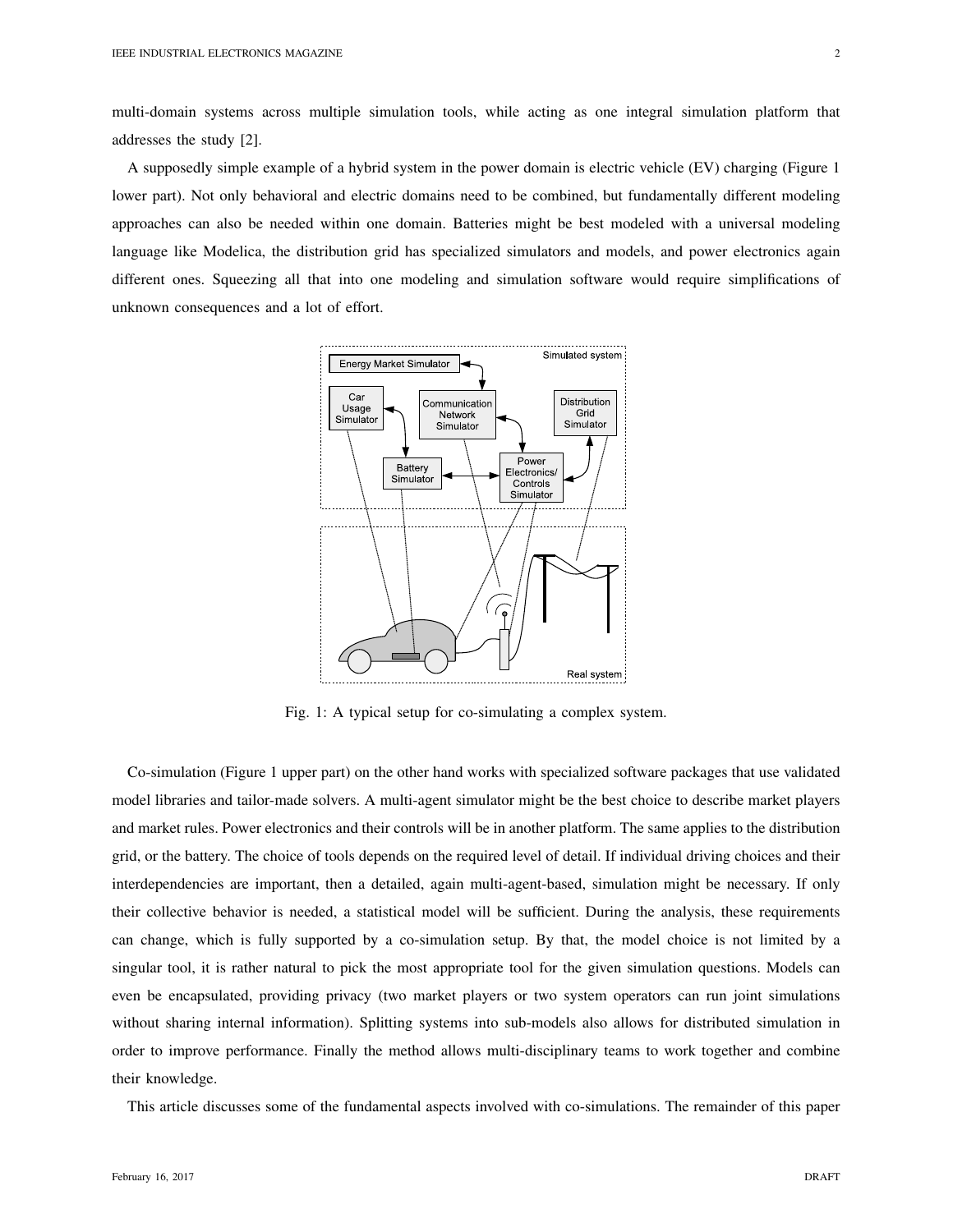is organised as follows. It starts with a basic overview of what a co-simulation is and how it relates to ordinary paradighms such as simulations, numerical solvers, and models. Then it is shown how the co-simulation concept can be sustained by relevant (existing) software and hardware architectures. The paper continues with a discussion of various numerical aspects that co-simulations entail, especially considering the coupling of miscellaneous solvers. In this respect, the paper will conclude with a type of co-simulation that is particularly significant for future intelligent power systems: the obvious coupling between telecommunication networks, residing in the ICT domain, and the power system and its connected devices as such, represented by ordinary physical models.

# II. BASIC CONCEPTS OF CO-SIMULATION

A co-simulation is composed of a set of coupled simulators that cooperate with each other. Each simulator has its own solver and works simultaneously and independently on its own model. The simulators are coupled by dynamically connecting the models using their input and output variables, so that the outputs of one simulator become the inputs of the other and vice versa. The variable exchange, time synchronization and execution coordination is, in the most general case, facilitated in runtime by a so-called *master* algorithm, which orchestrates the entire co-simulation. The basic composition of a simulation is thus as shown in Figure 2.



Fig. 2: Basic composition of a co-simulation.

#### *A. The Simulator*

As shown in Figure 2 a simulator is defined as a software package that contains the *model* of a system (e.g., a power system or a communication network) and a *solver*, which carries out calculations based on the model and on input variables. Together, the model and the solver, and thus the simulator, allow to predict the behavior of a real system under a set of specified conditions. Simulators typically provide functionality to facilitate the development of the models in the domain they specialize. For example, power system simulators provide a method to describe standard components in terms of a set of physical parameters and a method to define the way components are interconnected. It is the simulator's job to take these descriptions and transform them into equations that can be processed by the solver. This way, any simulator that specializes in a certain domain can implement a modeling method that is most suitable for that specific domain.

The models that can be derived from different subsystems in an intelligent power system can be of the most diverse natures. In the case of the power system, the models can be purely algebraic (in the case of steady-state simulations), purely composed of differential equations (in the case of electromagnetic transients and circuit simulations) or a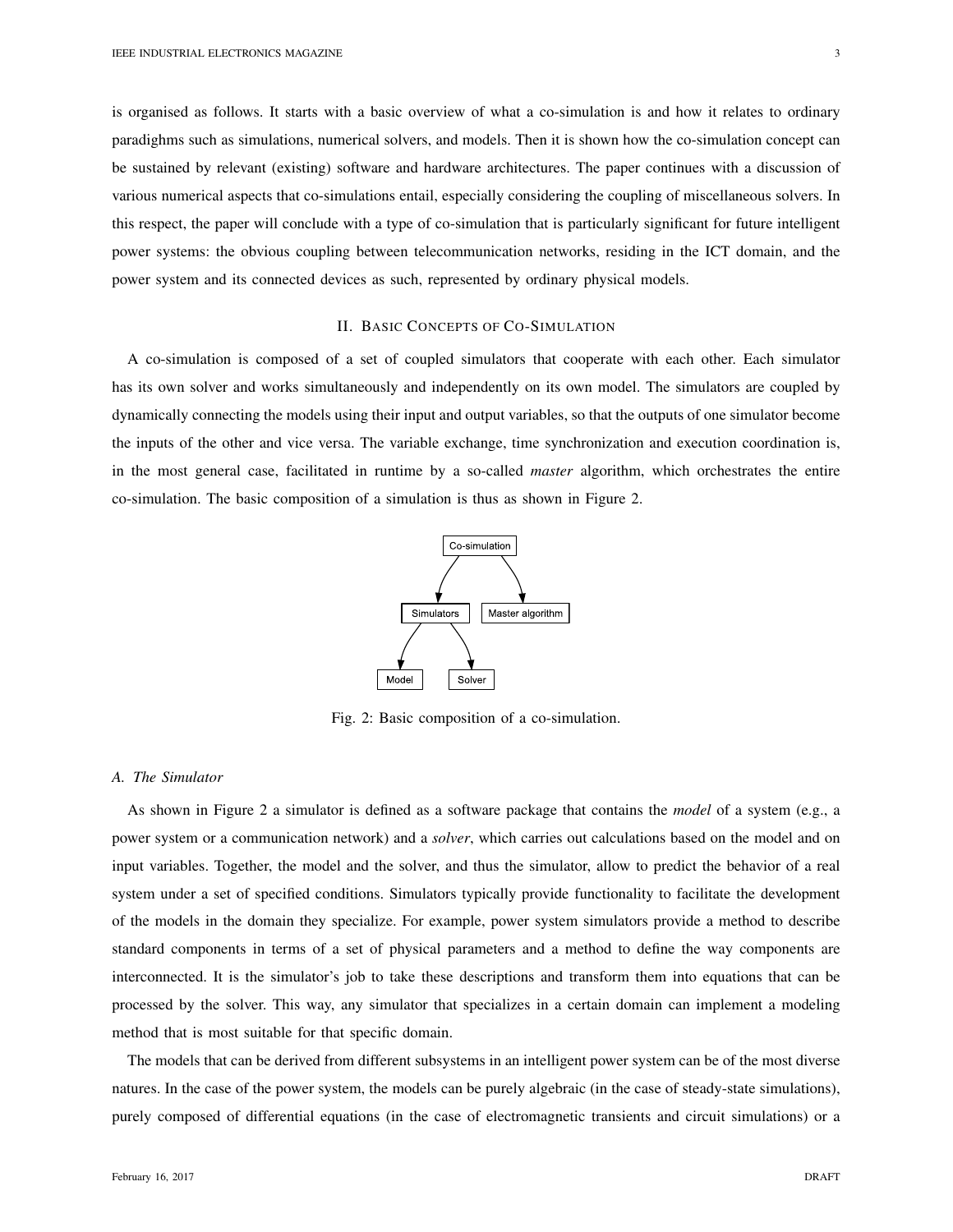combination of algebraic and differential equations (in the case of transient stability simulations that focus on the electromechanical phenomena of rotating generators). Communication networks and markets are in turn modeled as discrete event systems. Other parts might be described with the finite element method or via behavioral models.

#### *B. Co-simulation Master Algorithm*

The task of a master algorithm is threefold:

- set up and initialise the simulators (i.e., provide compatible starting conditions);
- synchronize the time of the simulators throughout the simulation;
- exchange variables and events between the simulators.

The master algorithm leads all simulators from the start along the simulation time. Upon start, the models are initialized, and communication links (also referred to as *interfaces*) to the simulators are established. The model time is then in the hands of the master algorithm.

Once the communication links between the master and each simulator have been established and each simulator has been initialized (model parameters, initial conditions of differential equations, etc.), the master assumes the role of stepping each simulator from one so called *communication point* to the next. Individual simulators experience the time steps between communication points (also known as macro time steps) as some kind of full simulation: they get input variables and a simulation duration in the beginning, and start simulating autonomously. At every communication point simulators exchange *inter-model variables*. Then the master algorithm informs all simulators about the next communication point and each simulator proceeds until then. Once the last communication point is reached, the master algorithm ends the co-simulation. The interaction between the co-simulation master and each simulator is depicted in Figure 3.



Fig. 3: Interaction between simulator master algorithm and the simulators.

#### *C. Simulator Synchronization*

As mentioned above, simulators exchange variables at communication points. The time interval between two communication points is known as *macro time step*. Inside each macro time step, each simulator is allowed to proceed in time as according to its own needs. Simulators can, therefore, carry out a series of *micro time steps* inside a macro time step, as it is shown in Figure 4. In most cases, the macro time step is chosen to be constant, however, it is also possible to control its size at run time in order to increase accuracy and improve computational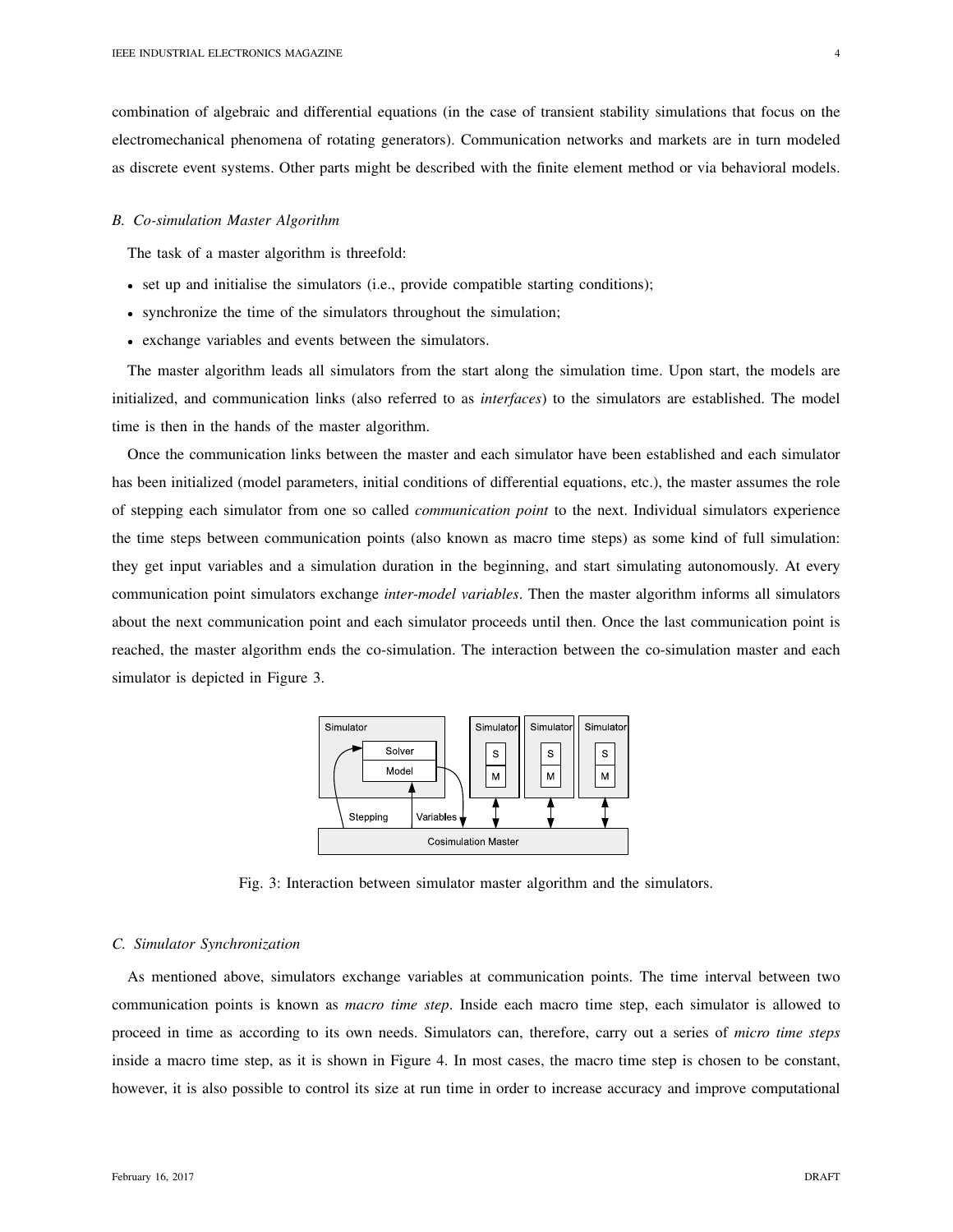performance. The size of the micro time step can differ between simulators (compare simulators 1 and 2 in Figure 4), and can even be variable (see simulator 2 in Figure 4).

The breaks at the communication points and the associated communication take time. The choice of macro step size is therefore crucial for the performance of the co-simulation. If one sub-model has a small micro step size and its variables are relevant for other sub-models, it will slow down all other simulators by imposing a small communication step size.

The synchronization needs for each co-simulation depend on the involved domains and their respective modelling method. Major parameters here are:

- the test criteria that need to be met (e.g. qualitative behaviour, validation of controls);
- the time frame of interest for the interactions between the modeled subsystems. For instance, market or tap changing commands have a much longer time-frame of interest than voltage control and fault ride-through of converter interfaced generation;
- the type of solver in both subsystems (i.e., differential algebraic versus fully discrete or continuous);
- practical considerations like license availability and black-box modeling limit the choice of tools to be applied, and hence restrict the freedom in synchronization alternatives.



Fig. 4: Micro and macro time steps.

# III. A SOFTWARE PERSPECTIVE ON CO-SIMULATION

Software packages for simulating future energy systems face several challenges. Two important ones are the potentially large size of the systems (the *scalability* challenge, [3]), and the potentially very different parts of the subsystems (the *heterogeneity* challenge, [4]).

An example of a scalability problem is a vertically integrated view on the power system. The transmission network and its distribution networks are considered as one integral part and consequently modeled in the same system. This leads to a large number of elements and time-consuming dependencies when simulating its behavior. It can be approached by

- simplifying the model (e.g., averaged representation of power electronic devices, network reduction), by
- choosing a faster numerical solver (e.g., adaptive time step-sizes), or by
- providing more computational power (e.g., real time simulation of HVDC systems).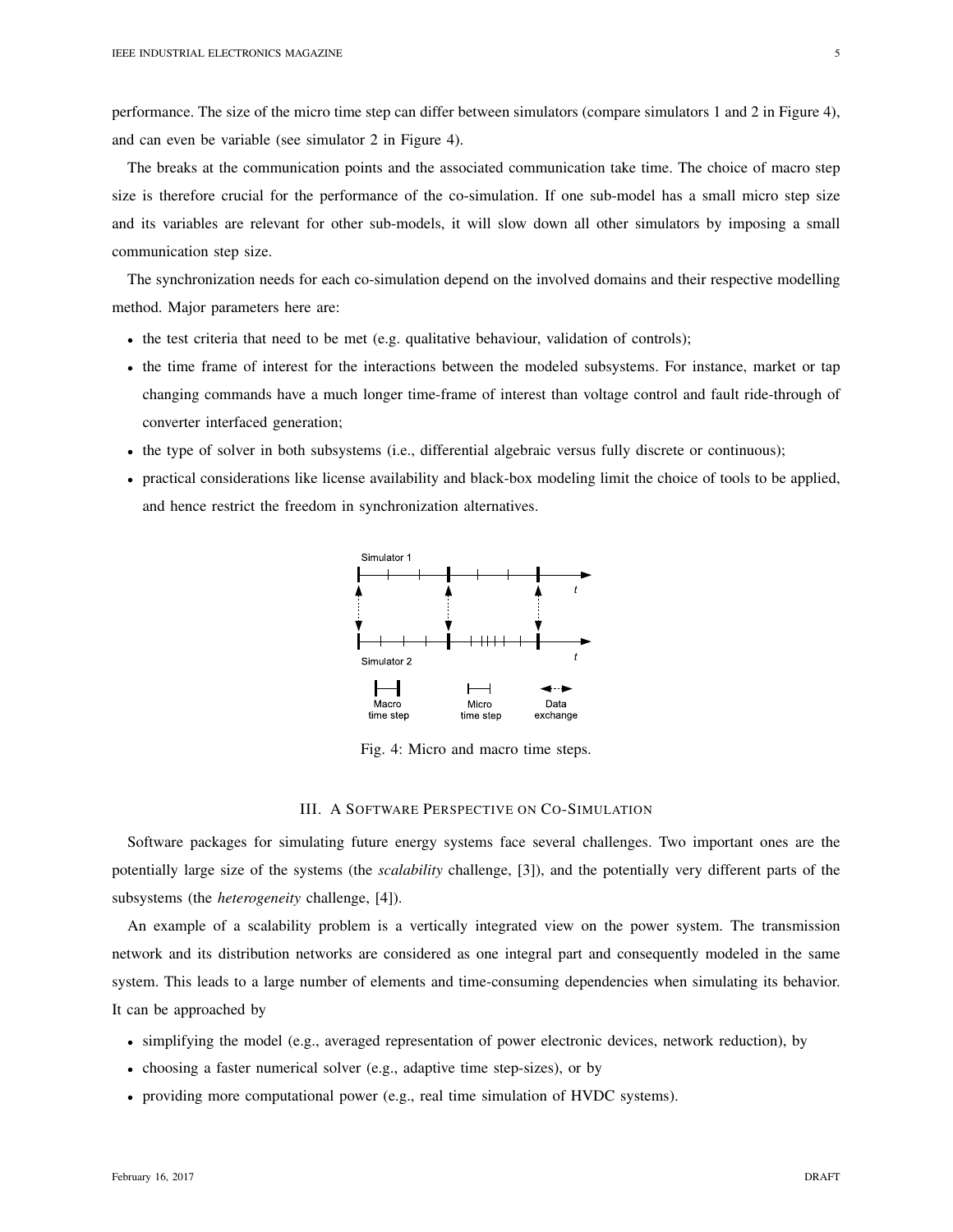Model simplifications are acceptable as long as the user knows the price to pay for the simplifications. Quantitative figures of lost behavior or frequency limits are needed to decide if a simplification is still acceptable or not for a given study. Reducing an  $8<sup>th</sup>$  order electric machine model to a  $2<sup>nd</sup>$  order model, for instance, would remove details that might be important for certain analyses. Another example is the adoption of an averaged grid interface for a converter model, impairing the accuracy of its interactions with the AC side, predominantly during voltage unbalances and valve blocking – crucial information that is lost during model reduction.

Using a faster numerical solver has also limits. Some solvers are specialized for certain problem categories and might even require a special modeling method. Depending on whether the model contains partial differential equations, limiters, or non-linear parts, the choice of solvers narrows and their speed is only determined by their implementation.

One way to increase computational power is to use faster computers, i.e., more memory, cache, higher CPU frequency, etc. The passage of time is on our side in this respect: computers get faster every year. Another way is to separate the problem into sub-problems that can be solved in parallel. This can be an easy task in case of "ridiculously parallel computing": the computational problem consists of doing one and the same analysis many times with different parameters [5]. They can easily be done on separate machines, no communication or synchronization during the simulation runs is needed, however, the problem is more complex if the model itself is split. The submodels have mutual dependencies and dynamic variables might require communication between the models at every time step of the simulation run.

Heterogeneity happens if the power system dynamically interacts with other systems (e.g., heat network, markets, etc.) whose modeling method is fundamentally different to the chosen method of the power system. This is also the case for smart grids: the digital controls require discrete event handling, while the grid infrastructure is probably modeled via differential equations. An instance of such controls are ancillary services and grid support of distributed generation, managed by a centralized controller. Even within one and the same physical domain it is possible to have a heterogeneous setting if parts of the power system are modeled in transient stability and selected parts by electromagnetic transients in order to have a detailed view of some specific components. Heterogeneity of models can be approached by using a universal modeling platform or via co-simulation (see also Table I).



Fig. 5: Four types of simulation: normal (i.e., monolithic), parallel, hybrid, co-simulation.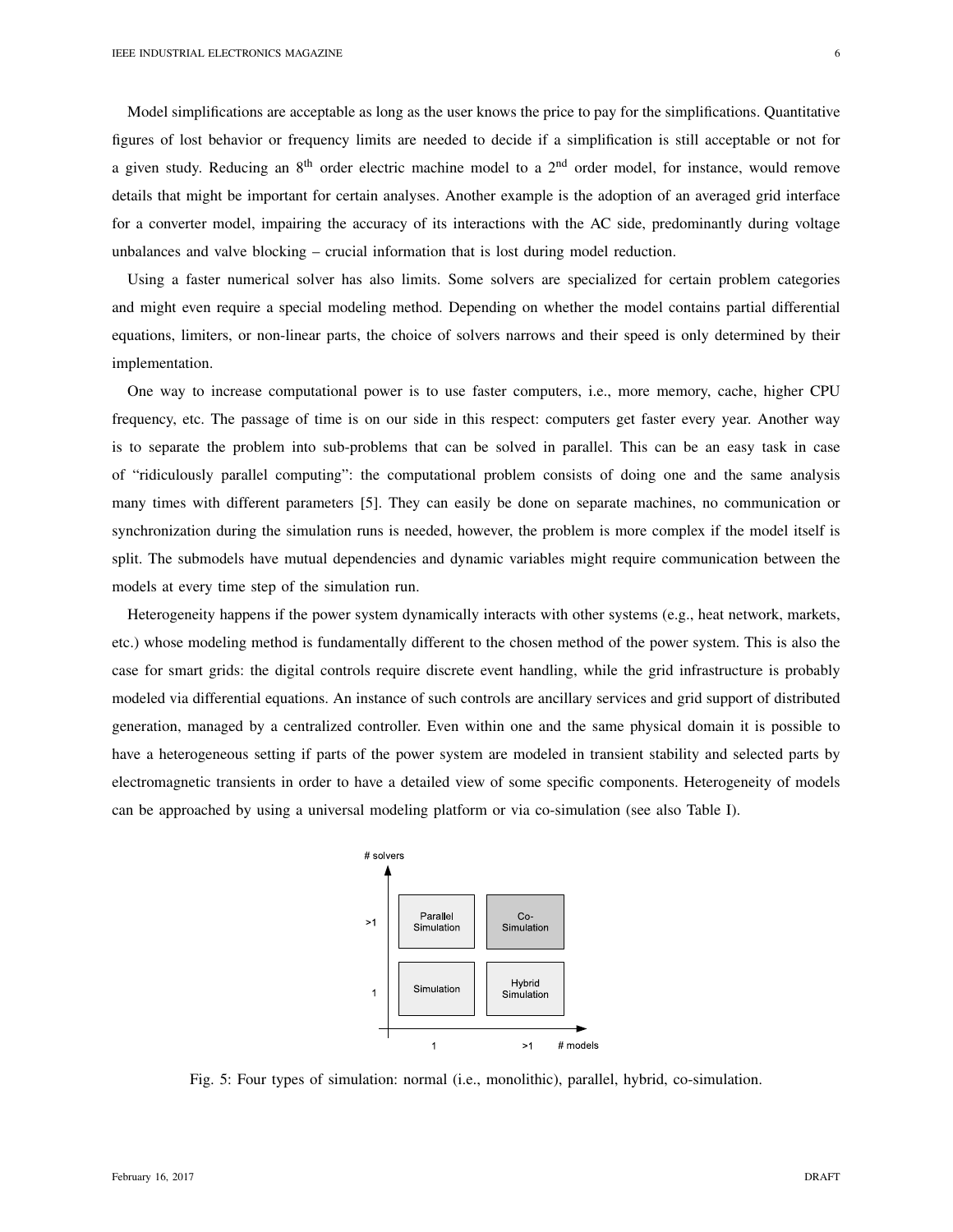Figure 5 shows the four fundamental options of solver vs. model. The trivial case involves one solver and one model. Parallel simulation means that the model is still modeled with one tool and one language before it is jigsawed into pieces for parallel solving. The solvers in this case might be identical, or even have different time steps or solving algorithms. A prominent example of parallel simulation is RTDS (Real Time Digital Simulator, [6]): one model is compiled onto multiple computational targets and executed in parallel on dedicated hardware. The case of hybrid simulation involves multiple, different types of modeling environments and languages, in order to make the modeling task easier. However, the models are still forming one monolithic unity that can be solved by one single solver. The only advantage is that the individual parts or aspects of the model get a specialized modeling method (e.g., graphical, different languages and libraries, etc.).

The fourth case combines the advantages - but also the challenges - of the other three: co-simulation.

# *A. Simulator Interfacing*

The simulators that compose a co-simulation need to exchange data with each other during various stages of the simulation workflow (e.g., model instantiation, initialisation, runtime, and data export). The interface between them can be implemented via shared memory if all simulators can access one common memory, or via network communication protocols. Various simulation packages offer a number of semi-standard interfaces, for instance, based on certain proprietary Application Program Interfaces (APIs, e.g. [7]), Object linking and embedding for Process Control (OPC), or transmission control protocol (TCP) socket interfaces. One interface type that seems to be evolving as the standard for coupling physical models and simulators is the Functional Mockup Interface (FMI) [8]. The FMI offers a low-level interface for two purposes:



Fig. 6: The Model Exchange variant of the Functional Mockup Interface.

- model exchange;
- co-simulation.

Both are equally useful, depending on what needs to be achieved.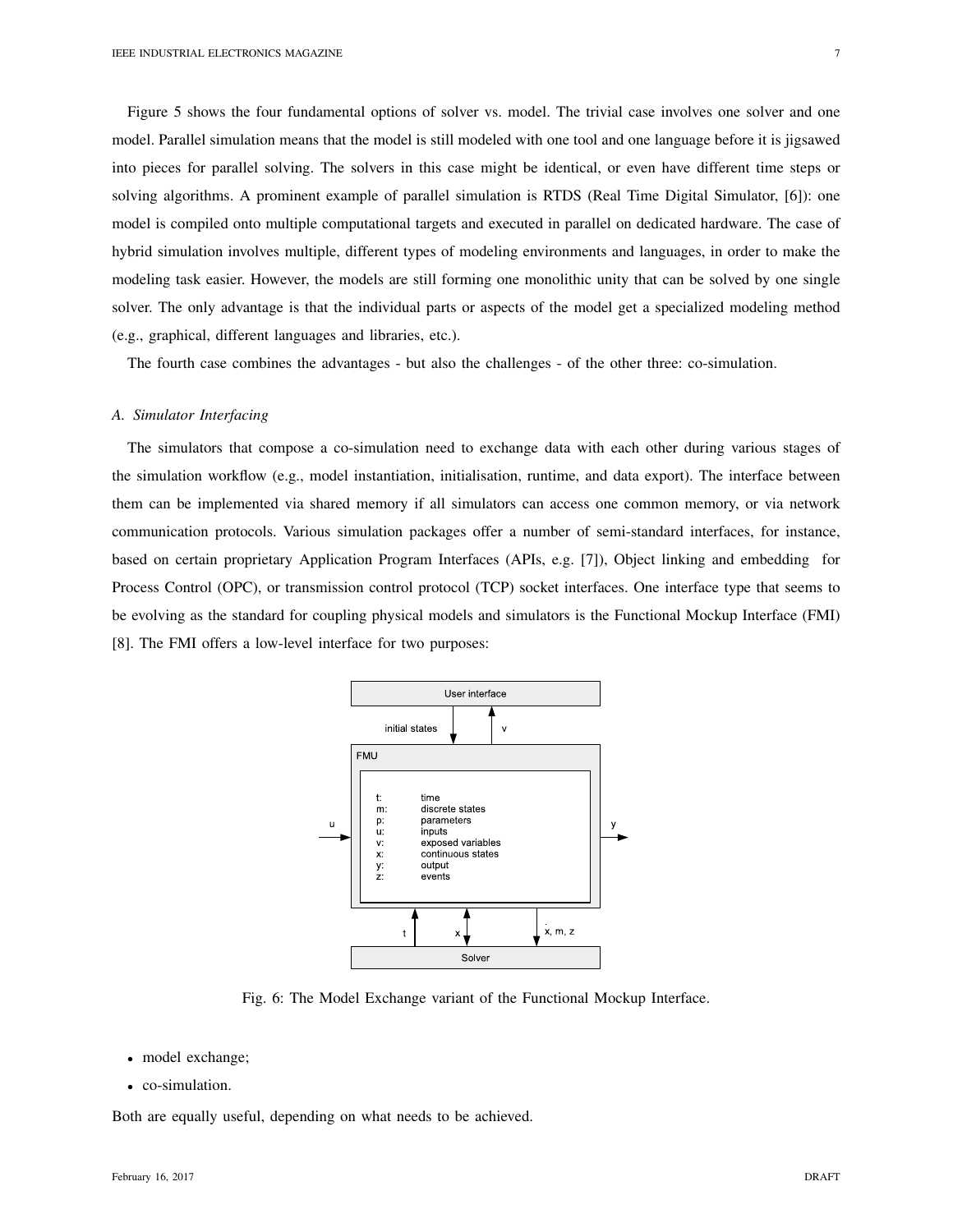The FMI for Model Exchange (Figure 6) exposes a compiled numerical model to a solver/simulator with a standard interface to initialize the states, execute a time step, determine derivatives, etc. Wrapping a model into such an interface results in a Functional Mockup Unit (FMU): a convenient way how component manufacturers can provide their customers a dynamic, standardized model, of their product, without jeopardizing their intellectual property. Ideally, the customer would plug this FMU into the bigger system model to verify if that particular component interoperates well with the remaining components in the intended system.

The FMI for co-simulation (Figure 7) goes one step further and also packs the solver into the FMU. This FMU acts as a co-simulation slave, orchestrated by a master algorithm, which cares for synchronization, variable exchange, etc. FMI for co-simulation also allows coupling of separate tools as such; in this case the FMU consists of an FMI wrapper around the slave tool (right upper unit in Figure 7), which on its turn contains the model of interest (plus a solver). The former bears the additional advantage that it exempts the user for possessing a dedicated license for the slave simulator.

Two important concepts with FMI are FMU import (where an existing FMU is plugged in and used in a supermodel) and export (where a model is compiled into an FMU to be then imported somewhere else). If the model/tool to be wrapped is a black-box tool (closed source, binary only), the wrapping can be computationally very inefficient. In the extreme case, every simulation step requires a re-initialization and re-start of the tool.



Fig. 7: Usage of the Co-Simulation variant of the Functional Mockup Interface.

The FMI originates from the automotive industry and European projects, and is now further developed within a Modelica Association Project (www.fmi-standard.org). It is based on compiled C-code and XML files that describe the interface and the models. FMI is currently supported by 84 simulation tools and the standard is published in a creative commons and Berkeley Software Distribution (BSD) style license.

#### *B. Co-Simulation Orchestration*

Once a set of simulations is defined it is the art of co-simulation to coordinate and orchestrate their execution using a master algorithm that propagates events and shared variables and synchronizes model time. A detailed description of co-simulation master algorithms is put forward in [9].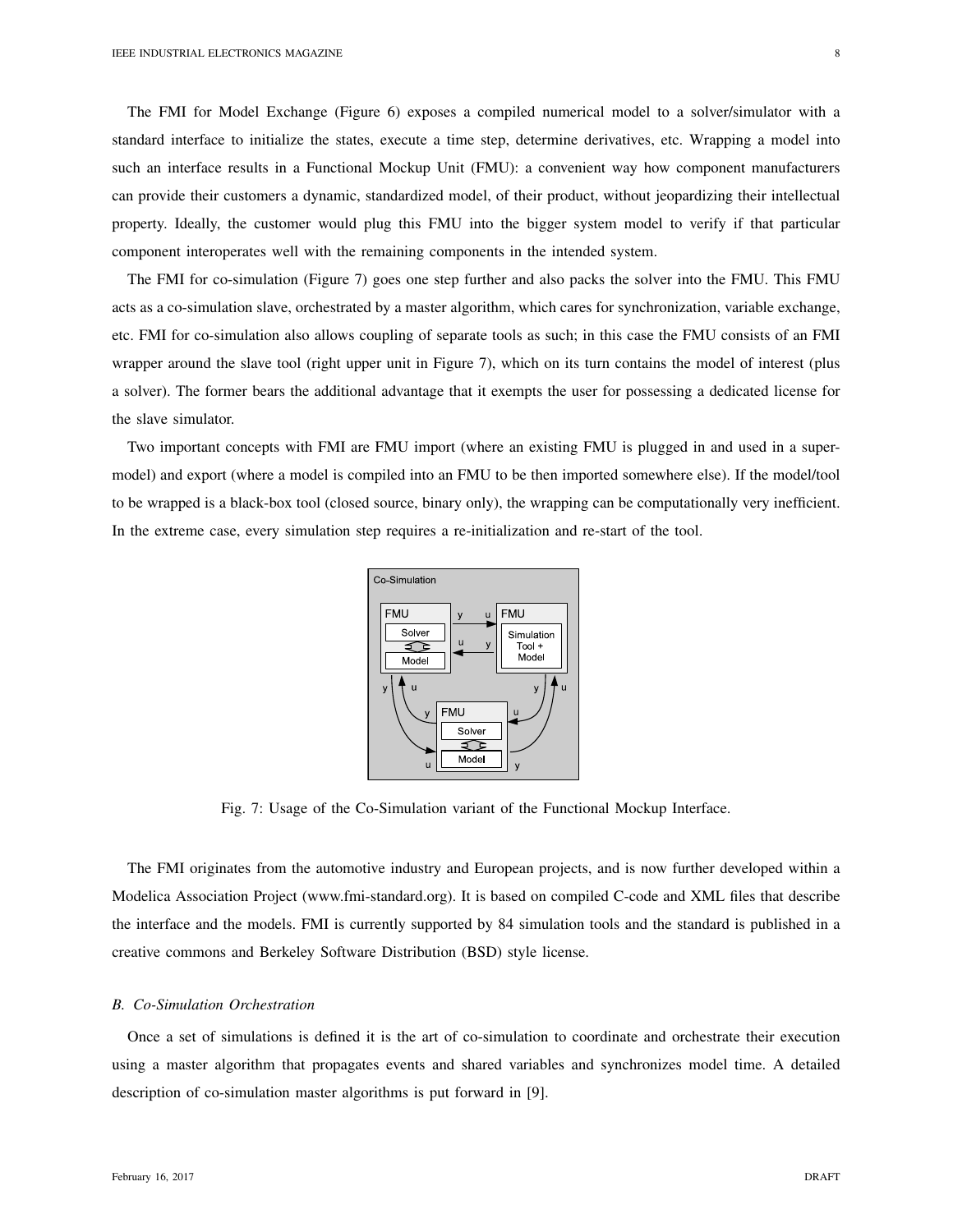Synchronizing the advancement in model time requires direct access into the integrators or schedulers of the individual simulation packages. Often, one of the packages acts as master (Figure 8), especially if only two simulators are coupled or if the simulators form a *star* topology. The more abstract and general case, however, is when a dedicated master algorithm (Figure 3) coordinates the solvers.



Fig. 8: One central simulator acts as master.

The master algorithm therefore has a number of interfaces. In the case of FMI, the FMI API services are used to perform the time stepping and the variable exchange. Often, the master algorithm also contains the user interface and/or a scripting engine that can automate the simulation experiments. Some co-simulation settings are more sophisticated by allowing the simulators more freedom to proceed in time. If a synchronization need is discovered too late, such simulators must be able to "roll back" in time to synchronize at the correct point in time. Not many legacy simulators have this capability, which is why synchronization needs to be done the "safe" way, i.e., at every step.

The connection between the simulators and the master might be on one and the same machine, using shared memory or messages, or might be network based so that the individual parts of the software setting can be distributed onto separate machines. The High Level Architecture (HLA, [10]) is an example for a complete specification of a central entity (in this case the *Run-Time Infrastructure* RTI) and interaction rules on how to initialize, start, synchronize, and stop potentially distributed simulators (the so-called *federates*). There are several commercial and free HLA implementations available. Using these packages solves many of the issues arising with coupling simulators: synchronization, service lookup, initialization, distributed computing, etc.

The "philosophy" of the master algorithm strongly determines the principles of synchronization. A simple master algorithm would sort and schedule simulation events by time and execute the associated simulator code accordingly while exchanging shared variables. More sophisticated platforms like Ptolemy II [11] or Mosaik [12] provide even more features like hybrid models or scenario handling. Scenarios are sets of parameters that might be varied between multiple simulation runs. The simulation then serves as a utility function of an optimization process (see Figure 9).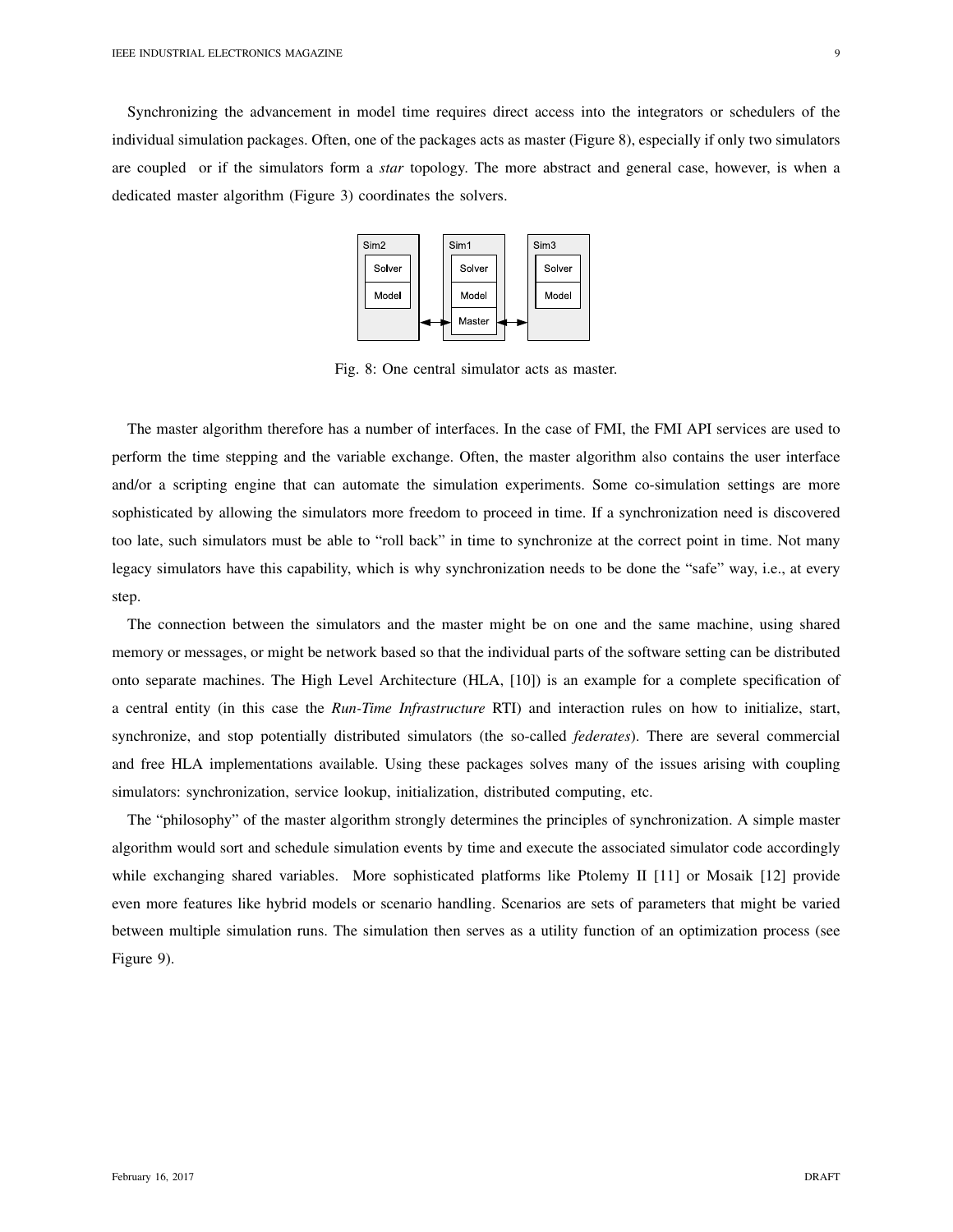

Fig. 9: Flowchart of simulation runs.

Simulations of smart energy systems can be quite computationally expensive and time consuming [13]. If the optimization requires thousands of simulation runs to optimize the smart grid parameters, the entire idea of simulation-supported optimization becoms unfeasible. A way out of this is to enhance the parameter choice during the optimization process. DoE (design of experiments, a method that dates back to the 1930ies) uses statistical methods to support the choice and variation of parameters so that only a small subset of simulations (i.e. experiments) is needed to browse through all potential options [14]. It is thus not sufficient to just couple the simulators, the scripting and optimization details are of equal importance.

#### *C. Practical Considerations*

An important aspect with regards to software for co-simulation settings is their openness for interfacing. A simulator can either be a

- black box (i.e. closed source with no co-simulation interfaces) that can at best only be scripted to batch-perform simulations, or have
- proprietary interfaces or APIs (maybe usable for simple co-simulation),
- open interfaces like FMI that allow software integration and optimization, or even be
- open source, so that all details are accessible, where even the solver can be interfaced and controlled.

Often software packages are only available for one particular operating system, so a generalized interface cannot be attained using shared memory. This prompts the user to implement the master interfaces via communication protocols such as the TCP/IP stack. Overhead and latency of these communication protocols can dramatically slow down the system simulation. Closely coupled sub-systems should therefore be hosted on one and the same physical machine, which is often not possible with a mix of heterogeneous closed source software. The ideal case is a combination of the last two variants: standardized interface in an open-source software package.

Another limitation of black-box, legacy simulators is that they usually do not offer a sophisticated API for simulation control: Step sizes can not be chosen and rollback is practically impossible. In the worst case they can only be used in an initialize-simulate-terminate fashion: The individual communication steps are full simulation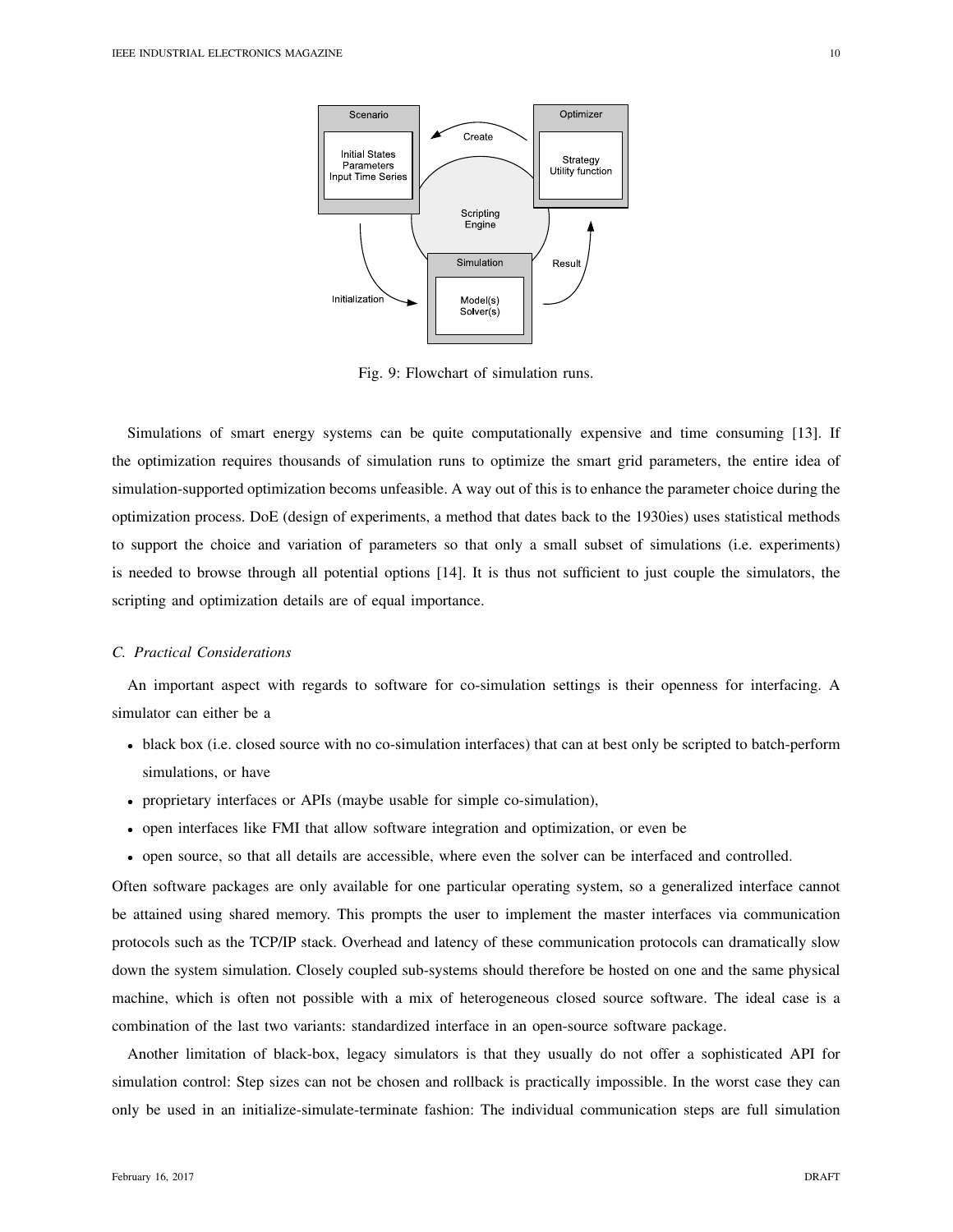runs for them, and system states need to be stored and restored in between, which is the slowest way possible of interfacing other simulators.

#### IV. NUMERICAL SOLUTION OF COUPLED MODELS

Each model in a co-simulation is solved independently using a different numerical solver. This gives rise to a series of numerical challenges that have to do with lower results accuracy and numerical errors that continuously increase as the co-simulation progresses in time. To illustrate the numerical challenges that arise when coupling continuous models (e.g., physical components, systems, and controls) by having them exchange their outputs, let us consider a case with two subsystems modeled through differential algebraic equations (DAEs)

$$
\dot{\mathbf{x}}_1 = \mathbf{f}_1(\mathbf{x}_1, \mathbf{u}_1, t), \qquad \dot{\mathbf{x}}_2 = \mathbf{f}_2(\mathbf{x}_2, \mathbf{u}_2, t), \qquad (1)
$$

$$
\mathbf{y}_1 = \mathbf{g}_1(\mathbf{x}_1, \mathbf{u}_1, t), \qquad \qquad \mathbf{y}_2 = \mathbf{g}_2(\mathbf{x}_2, \mathbf{u}_2, t), \qquad (2)
$$

where  $\mathbf{u}_i$  are the inputs vectors,  $\mathbf{x}_i$  are the vectors of state variables,  $\mathbf{v}_i$  are the output vectors,  $\mathbf{f}_i$  and  $\mathbf{g}_i$  are vectorvalued functions and *t* represents the time, for subsystems  $i = 1, 2$ . If both subsystems are coupled into one system so that the outputs of each subsystem become the inputs of the other, i.e., that the coupling conditions

$$
\mathbf{u}_1 = \mathbf{y}_2, \qquad \qquad \mathbf{u}_2 = \mathbf{y}_1,\tag{3}
$$

are fulfilled, two main approaches can be followed to simulate the coupled system: In the traditional simulation approach equations (1) and (2) are composed into one system of DAEs according to the coupling equations (3) using the chosen simulation tool and are then solved with only one numerical solver so that system outputs are calculated for a set of discrete points in time  $\mathbf{t} = \{t_1, t_2, \ldots, t_k, t_{k+1}, \ldots, t_K\}$ . In this case, equations (1) to (3) are *strongly coupled* and are fulfilled at every point in t [15]. When subsystems are strongly coupled, the numerical stability of the simulation (i.e., the assurance that the local truncation error of the numerical solution remains constrained as simulation time progresses) depends exclusively on the properties of the model and the chosen solver [16].

In a co-simulation, equations (1) to (3) are *weakly coupled* since each subsystem is solved independently and only outputs are exchanged between subsystems at the communication points in time defined in t. Within each macro time step  $t_k \to t_{k+1}$ , each subsystem can be solved using several micro time steps that do not lead to output exchanges but that do contribute to the accuracy of the calculated outputs at  $t_{k+1}$ . When subsystems are weakly coupled, only the fulfillment of the coupling equations (3) is guaranteed at the macro time steps defined in t, but not that of equations (1) and (2). This can manifest itself through either numerical instabilities or inaccurate results [15]. Numerical stability is regarded in this context as the stability of the solution for a non-zero integration step.

The reason for these numerical instabilities and/or inaccuracies lays on the appearance of algebraic loops between subsystems and the methods used to overcome them; in fact, zero-stability of co-simulations is guaranteed as long as no algebraic loops exist [16]. Zero-stability refers to a solution being stable when the integration step approaches zero. Figure 10 shows a block diagram of the coupled subsystems described by equations (1), (2) and (3) that makes the algebraic loop visible. For subsystem 1 to advance from  $t_k$  to  $t_{k+1}$  its solver requires input values at  $t_{k+1}$ , which are only available if subsystem 2 has already produced outputs for  $t_{k+1}$ . However, subsystem 2 is unable to produce these outputs since it also depends on the outputs of subsystem 1 at  $t_{k+1}$  in order to do so.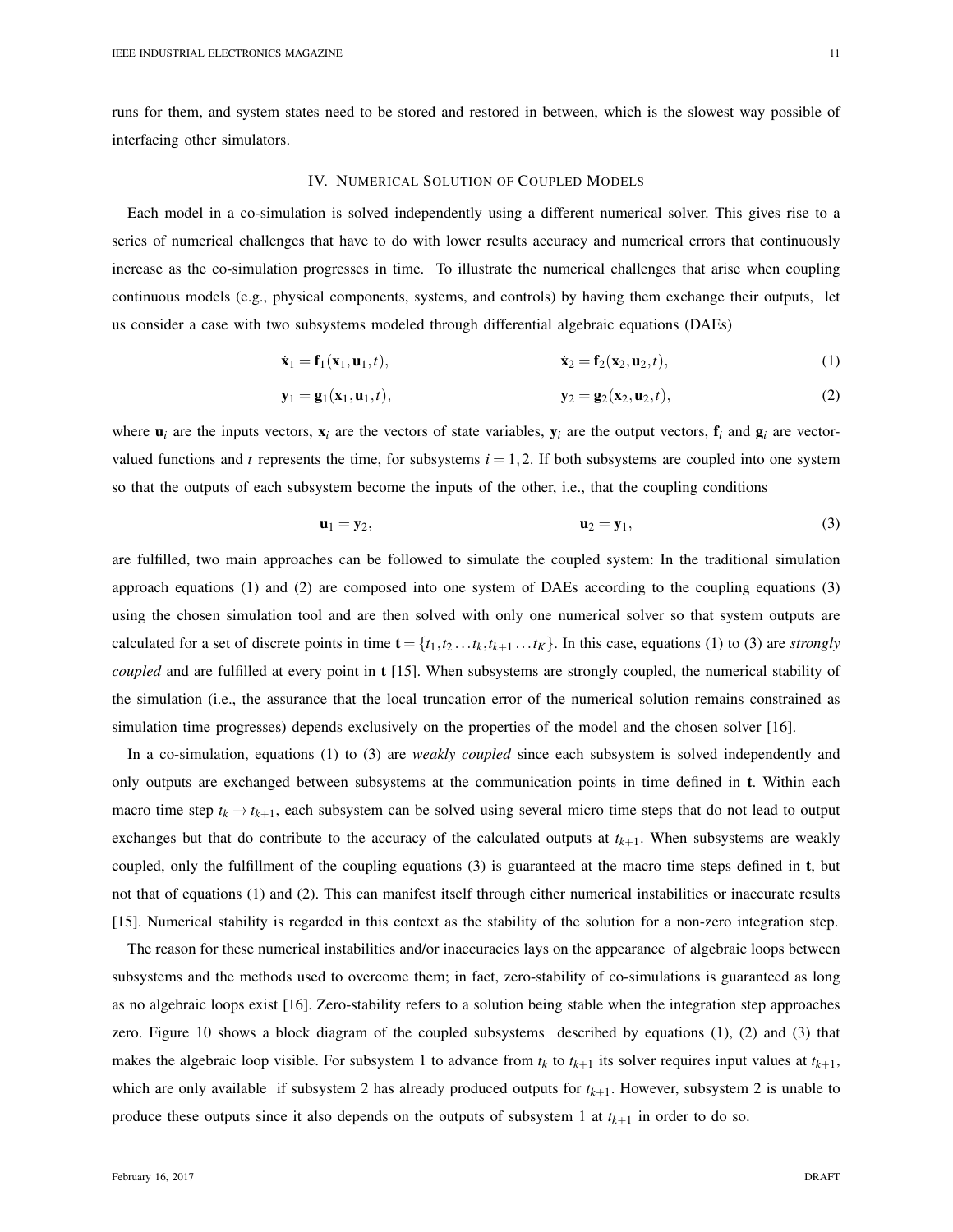

Fig. 10: Algebraic loop in the co-simulation of the two subsystems from equations (1), (2) and (3).

Several methods for overcoming algebraic loops in co-simulations exist, which in most cases have to do with the sequence in which the subsystems exchange values with each other, the choice of variables to exchange, and the placement of dynamics in the coupling equations. However, these methods may severely affect the quality of the results and trade-offs between computational performance and accuracy or stability are to be made.

# *A. Communication Sequences*

Communication sequences, describe the order in which simulators exchange values. These sequences are typically classified in parallel and serial depending on whether the simulators that compose the co-simulation can run in parallel or if they must be executed one after the other. The consequences of choosing one type or the other go beyond the computational performance of the co-simulation, since each communication sequence overcomes algebraic loops in a slightly different way.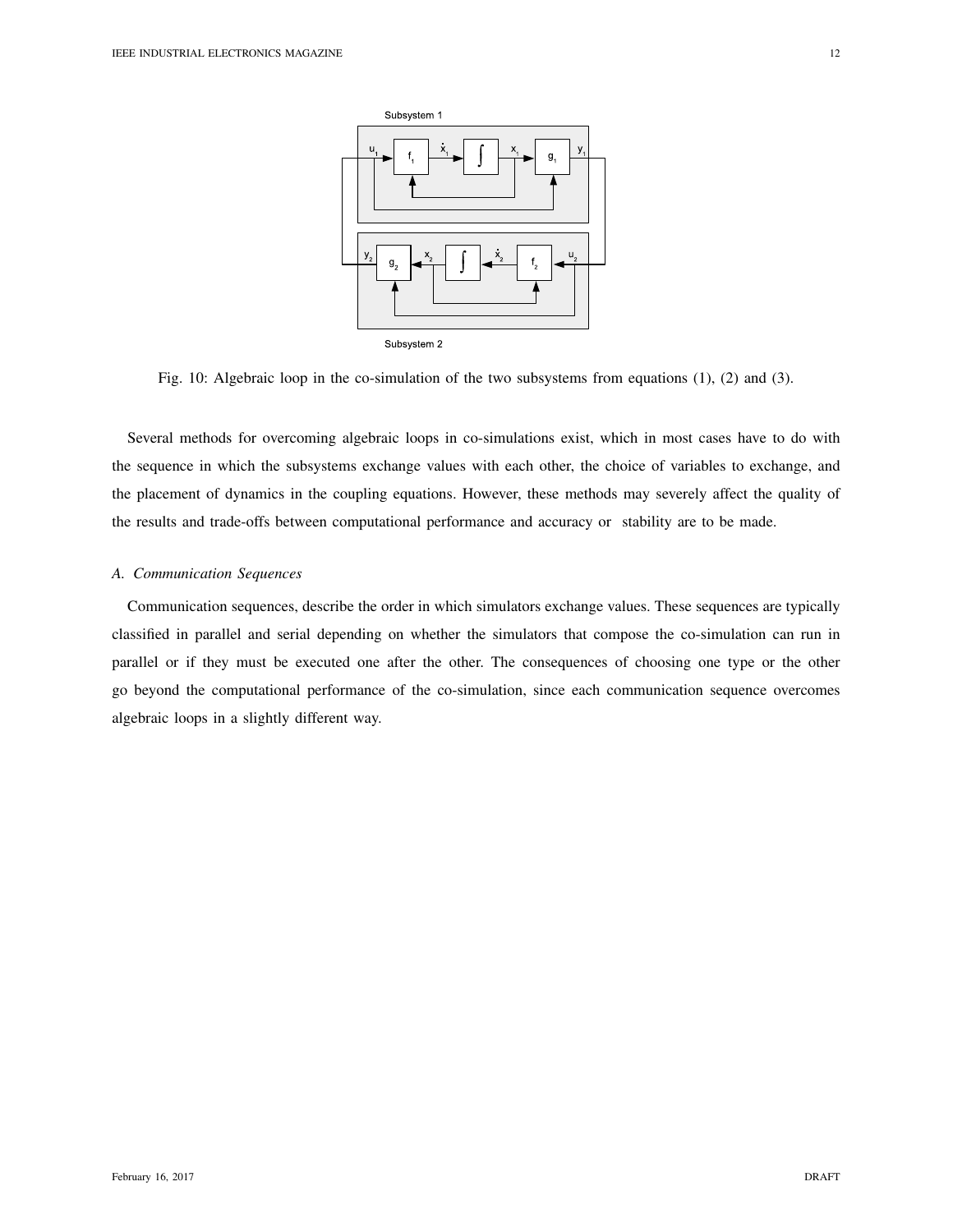

Fig. 11: Communication sequences for co-simulation (weakly coupled) for one macro time step  $t_k \rightarrow t_{k+1}$ : (a) Parallel (Jacobi), (b) Serial (Gauss-Seidel).

*1) Parallel Sequence:* In parallel communication sequences, also known as *Jacobi* type, all the subsystems that compose the co-simulation are solved in parallel and simultaneously exchange values at discrete points in time. A diagram depicting this sequence for two subsystems is shown in Figure 11 (a). Since each subsystem requires the output of the other at  $t_{k+1}$  in order to advance from  $t_k$  to  $t_{k+1}$ , the outputs of each subsystem at  $t_{k+1}$  are extrapolated from the outputs at  $t_k$ . The simplest way to achieve this is through zero-order hold extrapolation, that is, the outputs at  $t_{k+1}$  are assumed to be the same as at  $t_k$ . Among the extrapolation methods typically found in the literature are zero, first and second order hold extrapolation [17] and polynomial extrapolation [15].

The advantage of the parallel sequence is that simulators can be executed on distributed computers, which can aid the overall computational performance of the co-simulation. The main disadvantage is that each simulator must predict future outputs of the remaining simulators by means of extrapolation, making the accuracy and stability of the co-simulation completely dependent on the accuracy of this prediction [18].

*2) Serial Sequence:* In serial communication sequences, also known as *Gauss-Seidel* type, subsystems are solved one after another. A diagram depicting this sequence for two subsystems is shown in Figure 11 (b). Since subsystem 1 requires the output of subsystem 2 at  $t_{k+1}$  in order to advance from  $t_k$  to  $t_{k+1}$ , the outputs of subsystem 2 at  $t_{k+1}$  are extrapolated from its outputs at *t<sup>k</sup>* . Once subsystem 1 has advanced to *tk*+1, its outputs become available to subsystem 2 which can now advance to  $t_{k+1}$  without performing extrapolations. The fact that this sequence requires only one extrapolation usually results in slightly more accurate results than those obtained with the parallel sequence, with the disadvantage that since simulators are executed one after another, more coupled simulators results in longer executions times [15].

*3) Iterative Sequences:* Iterative sequences can be derived from both parallel and serial sequences. Figure 12 and Figure 13 show diagrams of the iterative version of each sequence type. Although only two iterations are displayed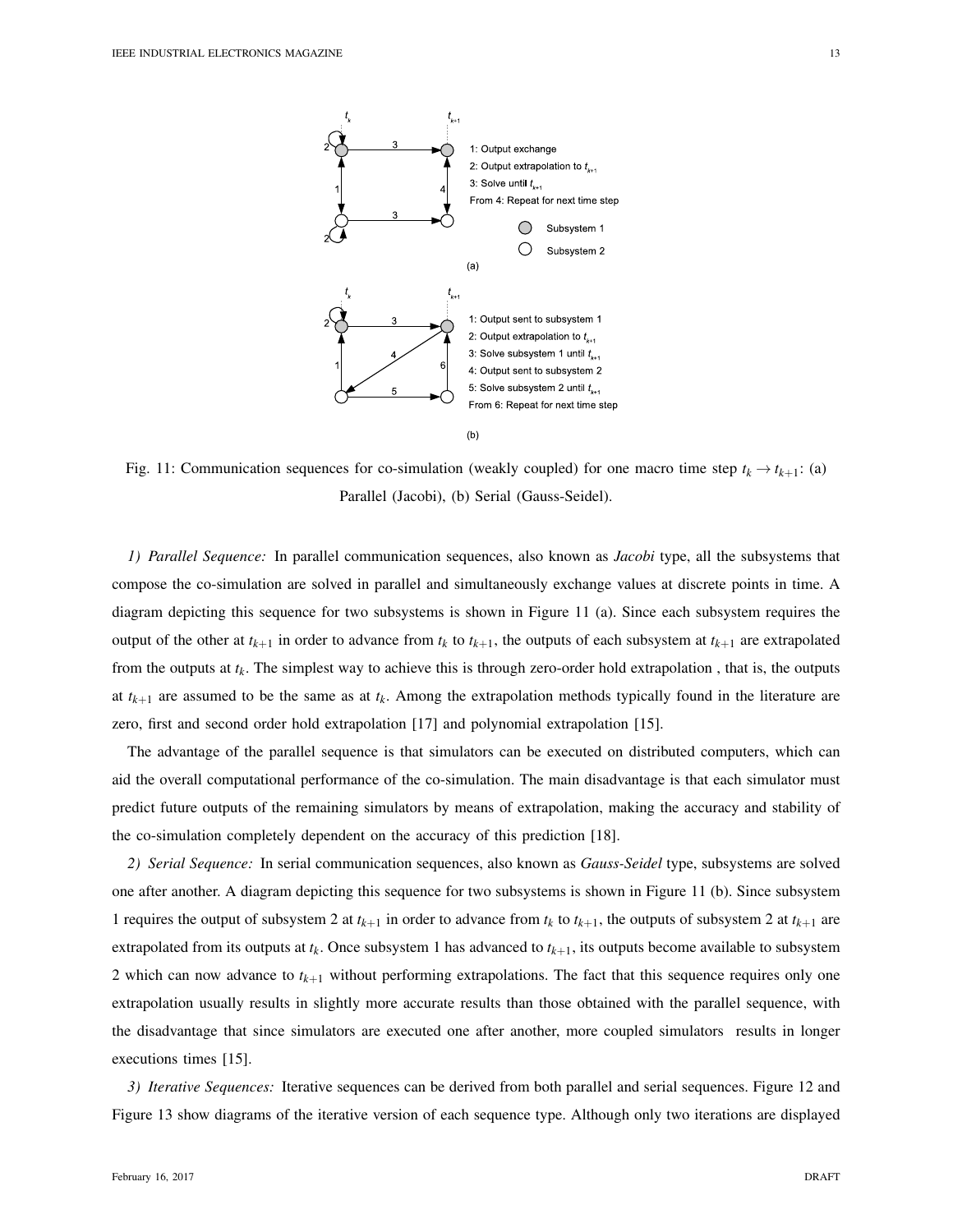in the figure, these sequences can be extended to any number of iterations. In practice, iterations are carried out until a convergence criterion is fulfilled. Depending on how strict the convergence criterion is, strong coupling between subsystems can be enforced through iterative sequences which yields much more accurate results than non-iterative sequences. Iterative sequences have also been shown to be zero-stable as long as zero-stable solvers are used for each subsystem [16]. It is easy to note that although iterative sequences have better accuracy and numerical stability properties than their non-iterative counterparts, a much higher computational effort is required to run the co-simulation.

Due to the higher accuracy of serial sequences [15], iterative serial sequences have a higher convergence rate than parallel iterative sequences [19]. The practical implementation of iterative sequences imposes the requirements that all the simulation tools involved in the co-simulation must have a time rewinding mechanism so the same time step can be solved more than once. However, it is uncommon to find commercial simulators that offer this feature.



Fig. 12: Iterative (strongly coupled) communication sequences for co-simulation, parallel (Jacobi) type, for one macro time step  $t_k \rightarrow t_{k+1}$ .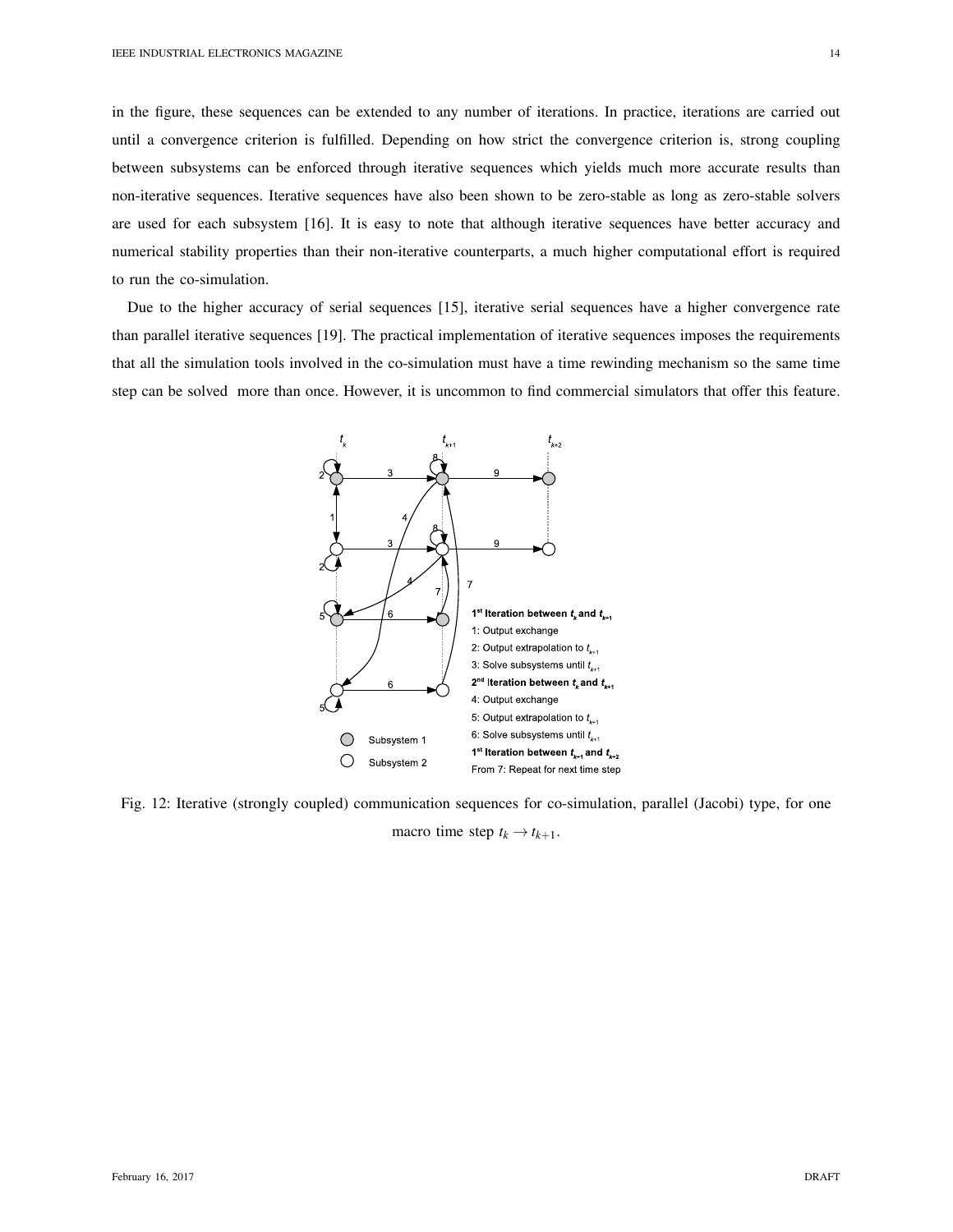

Fig. 13: Iterative (strongly coupled) communication sequences for co-simulation, serial (Gauss-Seidel) type, for one macro time step  $t_k \rightarrow t_{k+1}$ .

# *B. Coupling Variables and Models*

The choice of coupling variables (i.e., the variables that are exchanged between models), or equivalently, the way a system is partitioned into subsystems, influences the accuracy and stability of the co-simulation. For example, in the case of mechanical systems the choice of different combinations of force and displacement variables and the numerical consequences of each combination have received much attention [15], [20].

As discussed in the previous subsection, when subsystems are coupled as described by equations (1), (2) and (3), extrapolation of the inputs is required, which introduces additional errors into the numerical solver of each subsystem. If the subsystems are coupled so that the coupling variables exhibit *weak dynamic interactions* at the chosen coupling point, the effect of the errors introduced by extrapolations on the overall co-simulation accuracy can be minimized. This is exemplified in [21] with the linear circuit shown in Figure 14 (a).

Let us consider a case where  $R_2$  and  $C_2$  are large. The voltage  $v_2$  cannot change quickly and would therefore have little influence on the way current  $i_2$  changes, so the behavior of  $i_2$  would be mostly influenced by  $v_1$ . The same can be said about the influence of  $i_2$  on  $v_2$ . Since the dynamic interaction between  $i_2$  and  $v_2$  is weak, having  $i_2$  and *v*<sup>2</sup> as coupling variables would be beneficial for mitigating the influence of extrapolation errors on the results. In this case, the monolithic model from Figure 14 (a) could be co-simulated as in Figure 14 (b). The model employed to couple both subsystems is composed of a voltage source of value  $v_2$  and a current source of value  $i_2$ , shown in dashed lines. In this case  $v_2$  is determined by the subsystem on the right and sent to the voltage source on the left while  $i_2$  is determined by the subsystem on the left and sent to the current source on the right. This can be done following any of the communication sequences discussed in the previous subsection.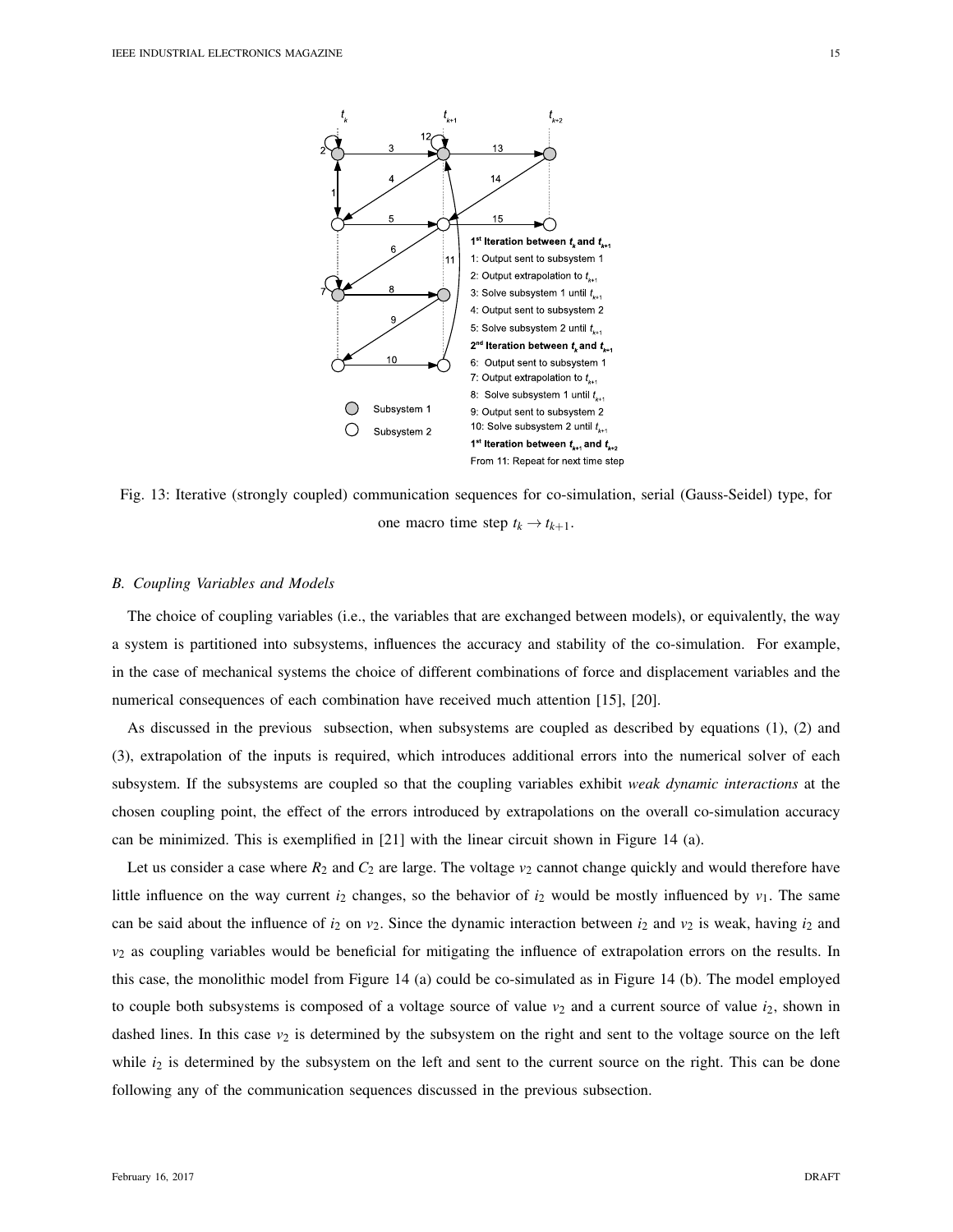

Fig. 14: Subsystem coupling at a point of weak dynamic interaction [21]: (a) Monolithic model, (b) Co-simulated subsystems.

In [16] the possibility of coupling subsystems by adding artificial dynamics to the coupling equations is discussed. A simple way to achieve this is to add a delay ∆*t* in the coupling equations, so equations (3) become

$$
\mathbf{u}_1(t) = \mathbf{y}_2(t - \Delta t), \qquad \mathbf{u}_2(t) = \mathbf{y}_1(t - \Delta t). \tag{4}
$$

This is equivalent to using zero-order hold extrapolation of the inputs if ∆*t* is chosen to be the size of one macro time step.

Although artificial dynamics break existing algebraic loops, they modify the dynamic behavior of the original model. To avoid these modifications, an alternative is to transfer some of the dynamics of each subsystem to the coupling equations, which gives rise to more sophisticated coupling models than the one shown in Figure 14 (b). One of the classical methods for achieving this is the use of the transmission line method [22]. The idea behind this method is to take advantage of the delay associated with waves traveling through a transmission line to absorb the delay required to break algebraic loops between subsystems. Although it is straightforward to apply this concept to power systems with long transmission lines, it can be used for other types of physical systems as well [23].

## *C. Error Estimation and Step Size Control*

The ability to estimate the local truncation error of a co-simulation at run time gives insight into the quality of the results and allows accuracy and performance improvements through the implementation of macro step size control mechanisms.

Most of the error estimation methods that have been proposed for co-simulation are inspired by traditional error estimation methods for numerical differential equation solvers, and require the comparison of two solutions, each with a different level of accuracy. In [24] a method based on *Richardson extrapolation* is employed. Here, two consecutive macro time steps of size *h* are carried out: first  $t_k \to t_{k+1} = t_k + h$  and later  $t_{k+1} \to t_{k+2} = t_k + 2h$ . Then, a less accurate solution is obtained using only one large macro time step of size 2*h*, that is,  $t_k \rightarrow t_{k+2} = t_k + 2h$ . In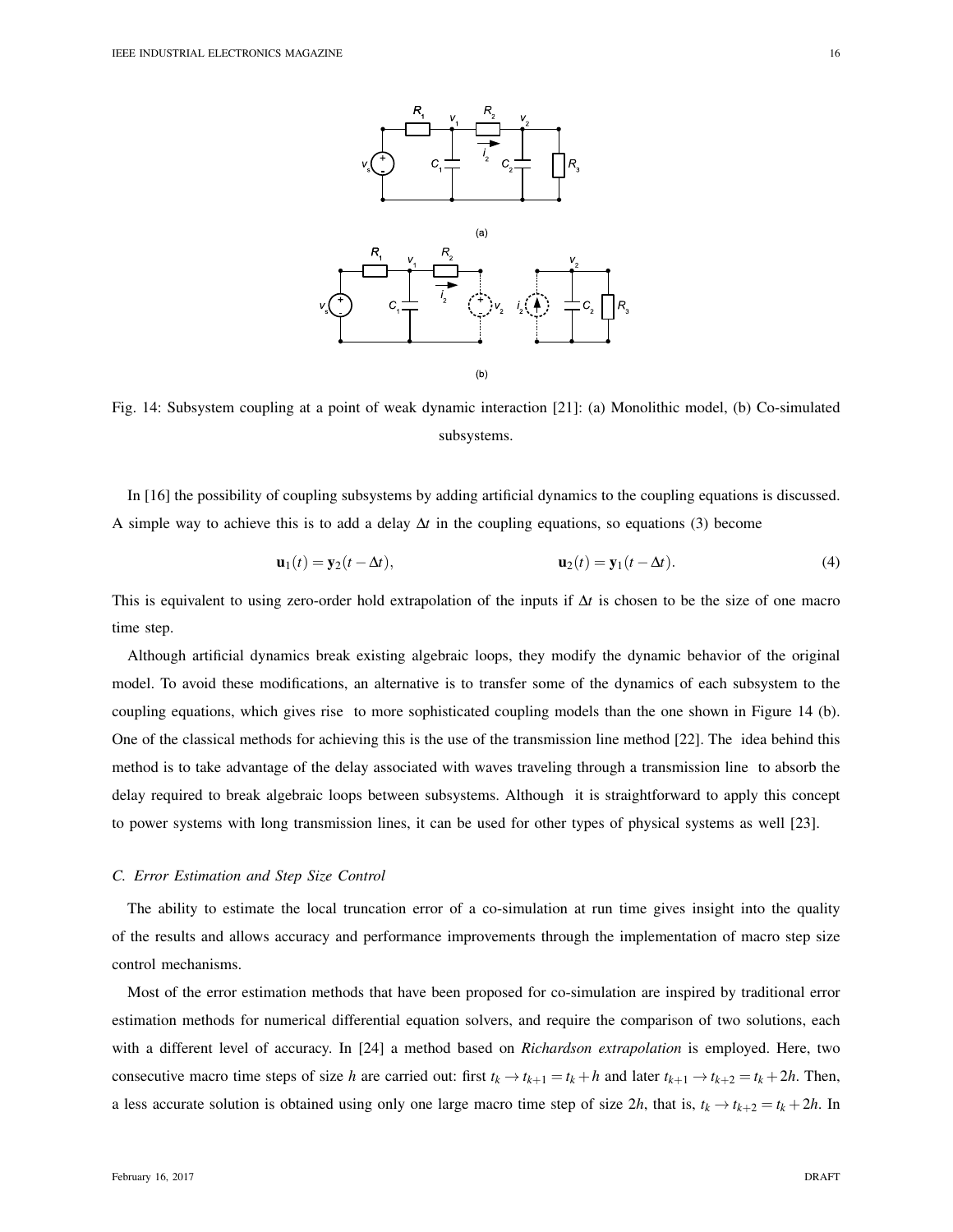[25] the *embedded methods approach* is applied to multirate partitioned Runge-Kutta methods. This method consists in evaluating the outputs of each subsystem using polynomial extrapolation of the inputs of two different orders, one higher than the other. In [26] a method tailored to the *predictor/corrector* co-simulation approach presented in [27] is derived. Here, the comparison is carried out between the predicted and the corrected solutions.

In all of these methods, if the estimated error is larger than a user-defined tolerance, the macro time step is repeated using a smaller macro step size, which is time consuming and rather difficult, if not impossible, to implement with most commercial simulation tools. Here lays the motivation for the method proposed in [15]. This method modifies the size of the next macro time step based on an estimation of the current error. To estimate the error, the outputs of all subsystems at the current macro time step are predicted from previous outputs using polynomial extrapolation. Once the current macro time step is executed and the co-simulation outputs become available, they are compared to the predicted outputs to derive an error estimation.

A completely different approach is taken in [28], where the error is estimated using a generalized concept of energy conservation derived from bond graph theory [29]. Here, subsystems are coupled through so called *power bonds*, which are defined by two variables, a *flow* and an *effort*, that in the case of electrical systems correspond to current and voltage. Since the product of flow and effort variables corresponds to the energy flow (power) through the power bond, any discrepancies between the energy flow calculated from the co-simulation outputs and the one calculated from energy conservation are attributed to co-simulation inaccuracy and can therefore be used to estimate the local truncation error.

A macro step size control method can be implemented once the local truncation error is estimated through traditional step size control methods for ordinary differential equations so that the local error remains withing an upper and a lower boundary. For example, [15] proposes the use of a PI controller, as presented in [30]. Since in a co-simulation a different local truncation error estimation can obtained for the outputs of each subsystem, the size of the macro time step must be chosen taking into account the most demanding of all the subsystems.

# V. COUPLING POWER SYSTEM AND ICT SIMULATORS

The integration of power systems, automated devices, and ICT gives intelligent power grids the character of a cyber-physical system [31]. On one hand, ICT-specific features such as communication network topology, protocols, communication latency, bandwidth, information security, and reliability issues intrinsically affect the behavior of the power system. On the other hand, the power system and its features also impact the corresponding ICT infrastructure.

There are four variants of how to represent ICT in a simulation setup:

- Hardware-in-the-loop (HiL): The real ICT products (tele-communication switches, controllers, etc.) are used, the setup runs in real-time.
- Emulated ICT hardware: The real binary code (of switches, etc.) is executed on an emulation platform that provides the same hardware properties (memory, speed, etc.) like the real hardware but allows for flexible reconfiguration. Again, the setup runs in real-time.
- Simulated ICT hardware: The real code is executed and the execution time of the hardware platform is estimated/imitated. This setup can run in non-real-time (ideally faster than real-time).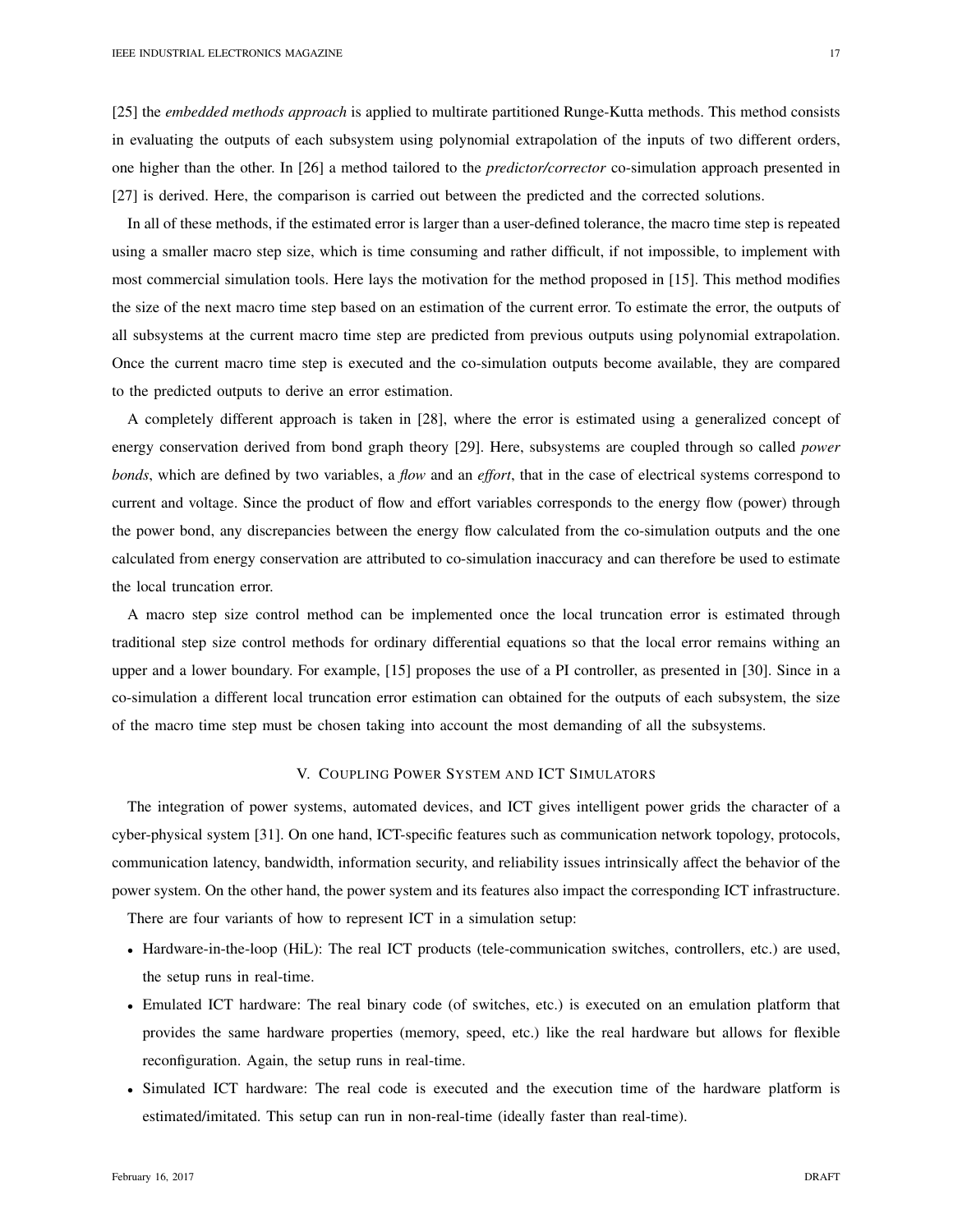• Full Simulation: All ICT elements (switches, etc.) are simulated/imitated with proxy code that uses stochastic or other simplified means of representing the time-domain behavior of the system. This setup again runs in non-real-time.

This article mainly covers the last variant, full simulation, which opens up questions on how to synchronize the various parts, especially in a co-simulation setting.

Combining ICT with a physical system leads to a number of dependencies that require attention [32]. One important example of such dependency is reliability analysis. Typically, contingencies in power systems are considered as independent events, such as the loss of electric components. However, intentional cyber-attacks and vulnerabilities from the ICT domain break this assumption as ICT assets could be used to cause damage to the electric components in a coordinated manner [33].

As in any cyber-physical system, the power network and its components and the ICT infrastructure are two parts of a heterogeneous, larger system. Co-simulation is currently one of the most popular methods to analyze the behavior of intelligent power grids.

#### *A. Modeling and Simulation Challenges*

Communication networks are–as all digital systems–modeled as a sequence of discrete events (e.g., sending and receiving packets, packet buffer overflows, etc.), while power systems are typically modeled as continuous time functions using differential algebraic equations, although discrete power system events occur as well when the status of breakers, switches, and relays change. Consequently, a holistic model of a smart grid must include continuous and discrete aspects.

According to [34], simulation paradigms can be divided into three time-management categories:

- fixed time step-size simulation in which the simulation time is discretized in equal time steps;
- continuous simulation , which commonly apply adaptive time step-size control; and
- discrete-event simulation which advances the simulation time only when events occur.

Intelligent power grids often need multiple models, which need to fit into heterogeneous simulation paradigms. The ICT part of such a multi-domain model is normally implemented as a discrete-event simulation, while the power system part is included as a continuous or fixed time step-size simulation. As mentioned previously, hybrid simulations can be a solution for this problem, i.e., single solvers that address multiple models [35], [36]. However, such methods scale badly and can hence only be used for component analysis and simple use cases, but not for fully-fledged system studies.

As touched upon before, co-simulation of intelligent power grids, i.e., hybrid physical and discrete models with multiple solvers, comes with advantages but also challenges:

• The integration of continuous power system simulations and discrete-event communication network simulation needs sophisticated synchronization mechanisms. The next subsection will present synchronization methods to tackle this challenge.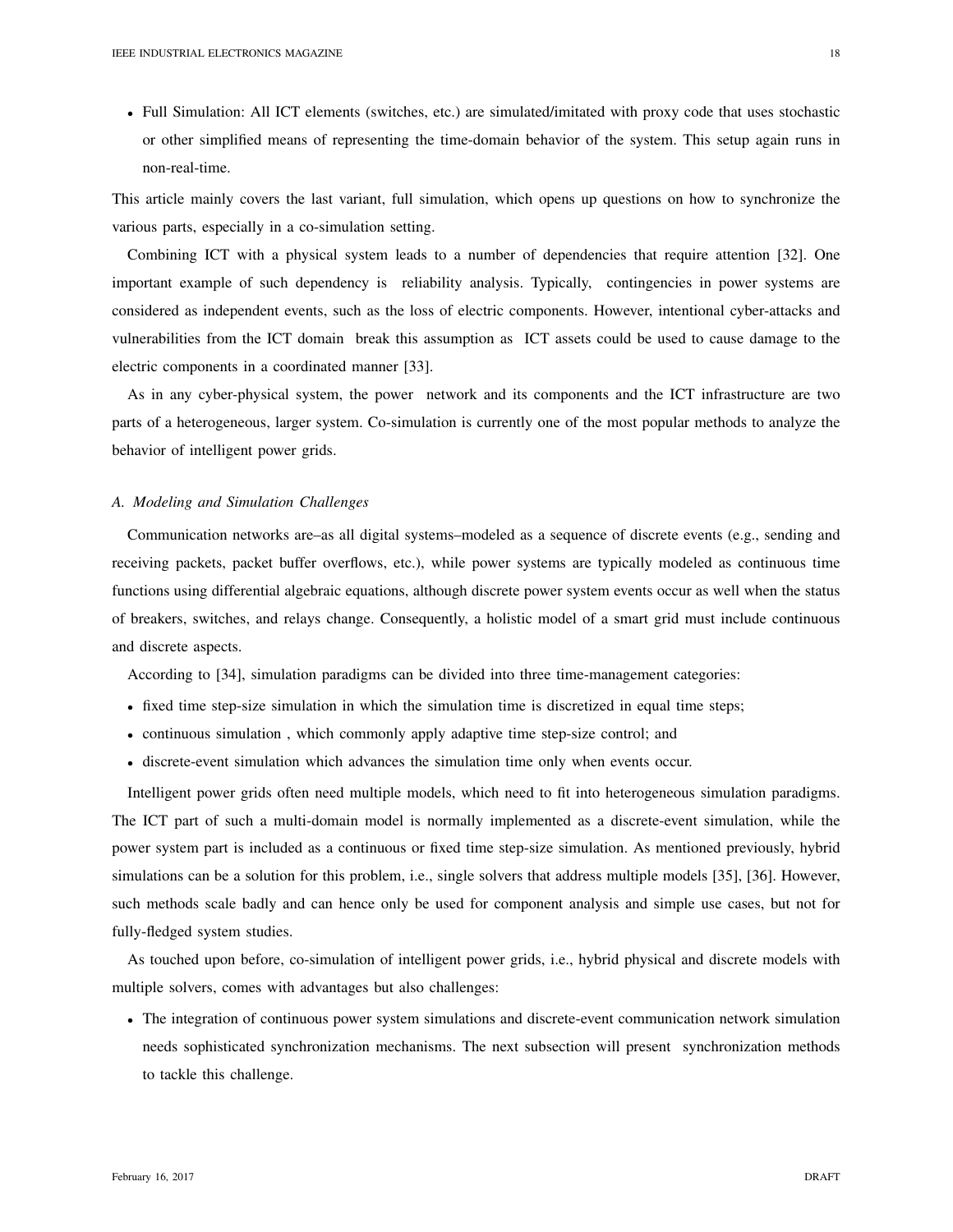- Error estimation and validation of co-simulation is a challenge. The interdependency of hybrid models from power system and ICT parts makes it hard to identify where the simulation error comes from. Different synchronization methods in co-simulation also impact the simulation accuracy.
- Interoperability of the various simulators requires standardized interfaces (see the HLA the FMI discussed in Section III).

#### *B. Synchronization of Discrete and Continuous Simulators*

When building a co-simulation platform for intelligent power grids, the synchronization mechanism between the subsystems under consideration is one of the performance dominating factors. It has a direct impact on the convergence and accuracy of the simulation results.

Time synchronization between continuous and discrete simulations can either happen *conservatively* or *optimistically*. Conservative synchronization guarantees strict processing of logical time by a timestamp order. The optimistic one allows a violation of the step-by-step processing, but needs additional control mechanisms that could detect and recover violations [37]. The simulators must be capable of *rolling back* the overall simulation time. Unfortunately, many power system simulators do not possess this functionality [31]. In literature, synchronization methods are mainly subdivided into three categories: point-based , event-driven and master-slave [38].

*1) Point-based :* While the simulation of power system dynamics uses a time stepped approach, the communication networks are typically modeled as discrete event systems. One intuitive synchronization method is to use predefined synchronization points. As shown in Figure 15, individual simulators run in parallel and stop at the synchronization points to exchange information. The synchronization points are predetermined. However, in most cases, the communication need between two simulators is created by events generated by one of the models, which, in case of ICT models, may even have a stochastic nature [39].



Communication network event simulation

Fig. 15: Point-based synchronization method.

The point-based synchronization method may introduce inaccuracies in the co-simulation. When system output variables need to be exchanged between two synchronization points, both subsystems have to wait until the next synchronization point. This delay introduces error accumulation into the simulation, and possibly impairs the accuracy of the overall simulation results. A simple solution is to reduce the time interval between synchronization points, e.g., exchange data in each time step of power system dynamic simulation [40]. In [41], an advanced point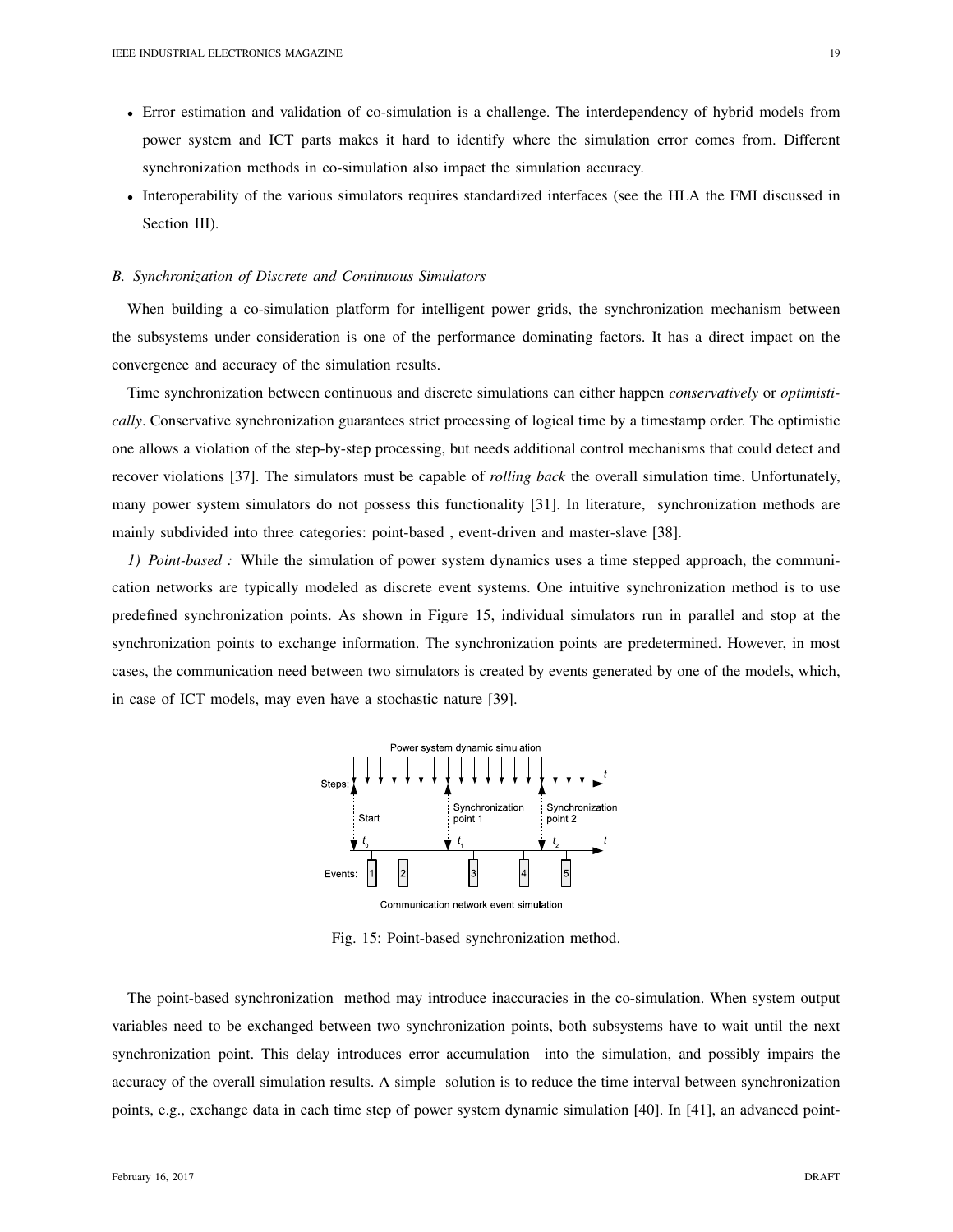based synchronization approach is proposed, in which the next synchronization point is not predefined but given as a parameter to the (continuous) power system simulator.

*2) Event-driven:* In [42], a global event-driven co-simulation framework is proposed. The event-driven synchronization is shown in Figure 16. It treats each iteration round of the continuous power system simulation as discrete events and mixes them with communication network events. All the discrete events form an event queue (as shown in Figure 16) in chronological order. A global event scheduler checks the event queue, and handles corresponding control for power system events and communication network events individually. Both simulators can suspend themselves and yield the control back to the scheduler when subsequent events occur.

The discrete event specification formalism could be used to model both the power system and the communication network simulation. It provides a rigorous mathematical basis for simulating hybrid system models [43], and is widely used for event-driven synchronization.



Fig. 16: Event-driven synchronization method based on [42].

Using the event-driven method, the time step-size of the power system simulation significantly impacts the overall co-simulation time. Besides, the interface between simulators can be a performance bottleneck, grinding down scalability. In [42], as the system scale grows, the simulation time also increases due to the increased number of interactions in the interface. Hence, the performance is highly dependent on the capabilities of the respective interfaces.



Fig. 17: Master-slave synchronization method: one simulator acts as the master.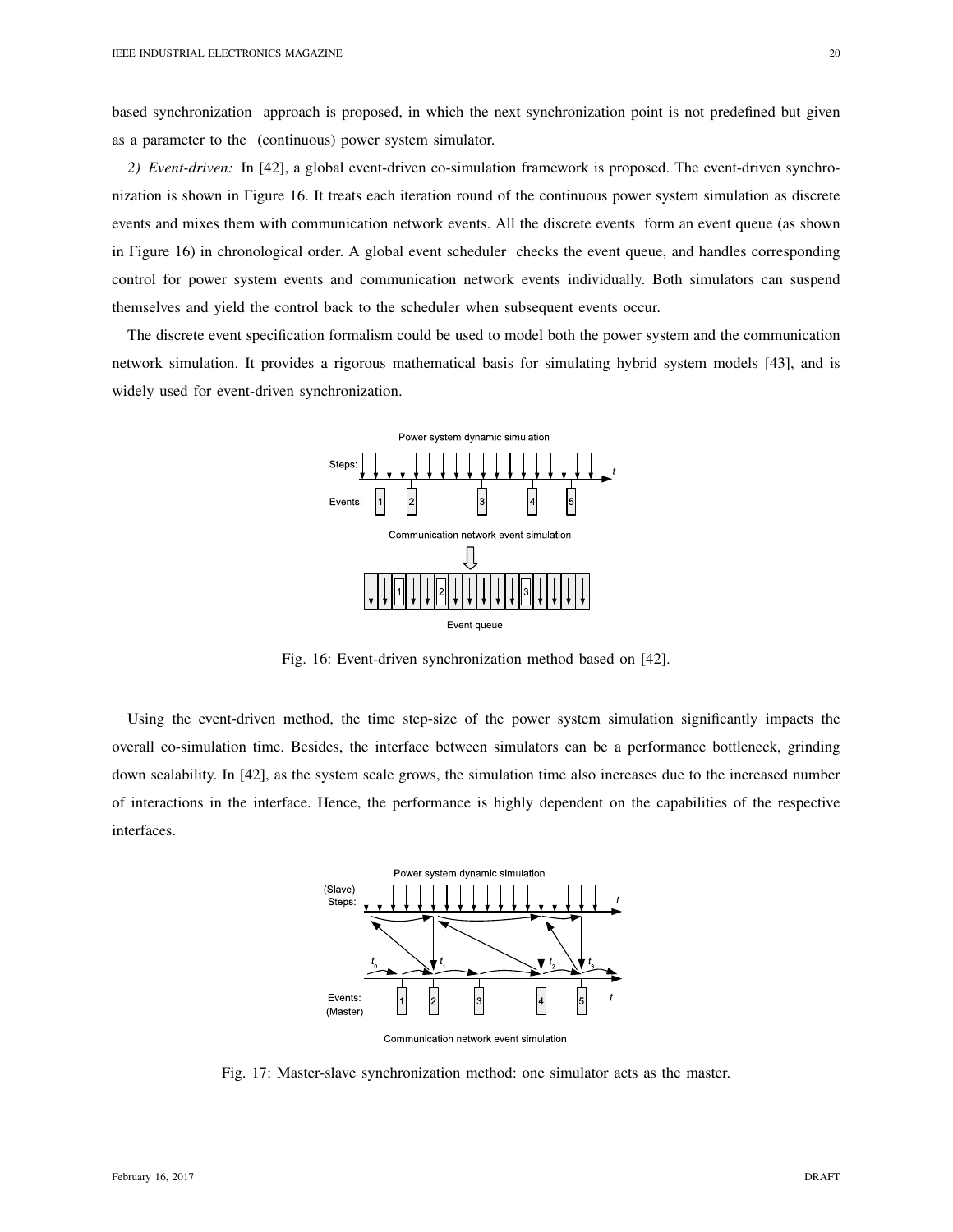*3) Master-slave:* The third type of synchronization mechanism, shown in Figure 17, is a typical master-slave configuration that allows one simulator (often the discrete-event simulator) as a master simulator to coordinate the entire co-simulation. In Figure 17, the communication network simulator (as the master) controls the power system simulator (as the slave) throughout the simulation process. The master starts the simulation at  $t<sub>0</sub>$ . When the event at  $t_1$  needs the information from the slave, the master coordinates the slave to simulate from  $t_0$  to  $t_1$  and sends data to the master. For the master-slave approach, the synchronization performance is limited by the capabilities of the master simulator. As discussed in [44], the drawbacks are:

- Events, generated in the slave cannot be communicated to the master immediately.
- Execution is typically sequential.
- Scalability issues inhibit the integration of an arbitrary number of simulators.

The later can be potentially be overcome if one dedicated master algorithm is used to orchestrate all simulators that act as slaves. All slaves have to tell the master when their next event is anticipated. The master then picks the time of the earliest event in this list and declares it to all slaves as the next synchronization point.

Figure 18 shows an example where the master tells slave 2 (power system simulator) the time  $t_{i,j}$ , which is the time of the first event in slave 1 (communication network simulator). Each slave executes simulation to  $t_{i1}$ , where finally data exchange takes place (not shown in the figure for simplicity). The next events are at  $t_{i2}$  and  $t_{i1}$ . The latter wins since it is earlier, so the next synchronization point is at *tj*1. slave 1 has to roll back the simulation time from  $t_{i2}$  to  $t_{j1}$  since it normally jumps from one event to the next.



Fig. 18: Master-slave synchronization method: using a dedicated master component.

*4) Practical considerations:* Recent work on co-simulation of power systems and ICT infrastructure have addressed time synchronization with sophisticated methods [45]. The majority of these co-simulation platforms focus on the integration of one power system simulator with one communication network simulator. However, intelligent multi energy systems (e.g., power-to-heat settings with market-integration) need multi-physics capabilities and large scalability. The corresponding co-simulation needs to couple more than one physical systems. For this case, simple synchronization mechanisms work for coupling two simulators but would fail when coupling more. The second master-slave method with dedicated master algorithm shown in this section could be used.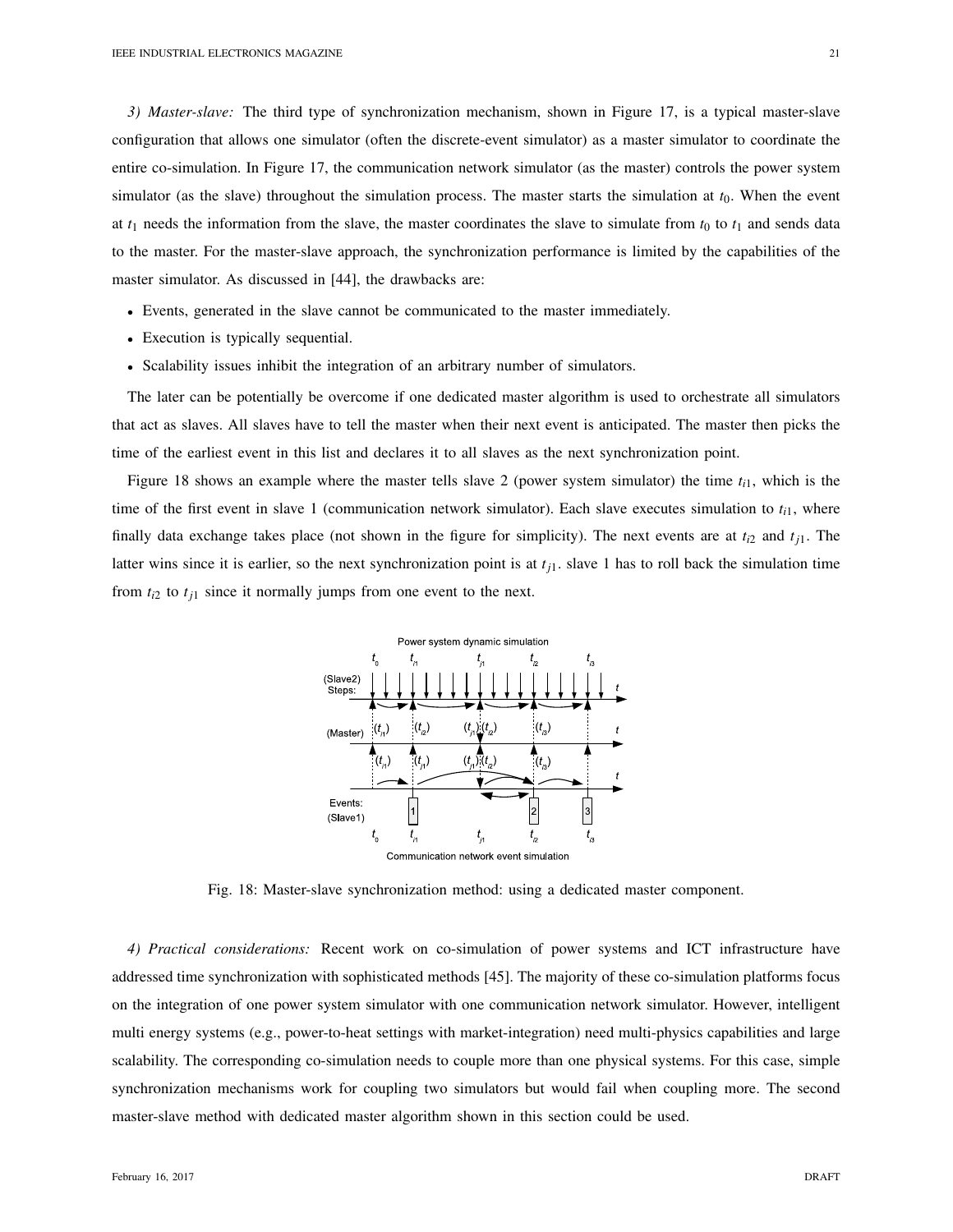From the above, it can be deducted that in many cases the designers have to make a trade-off between accuracy, efficiency, and scalability. It should be noted that the accuracy and efficiency in coupling depends on the simulation tools selected, the interfaces, and the synchronization mechanisms. This also implies the level of control that the designer could have on the simulation tools (compare black box vs. open simulators, discussed in Section III).

## *C. Solvers for better synchronization between continuous ODE and discrete event models*

The synchronization methods discussed in the previous subsection are a results of continuous simulators that are unable to produce or react to asynchronous events, that is, events that occur between the points in time at which the continuous model is solved. An alternative approach is taken with the Quantized State System (QSS) family of solvers [46]. As opposed to traditional numerical differential equation solvers that are designed to determine the value that the solution to a differential equation assumes at a given point in time (time discretization), QSS solvers are designed to determine the earliest point in time at which the solution to a differential equation assumes a given value (state variable quantization). In this sense, QSS solvers transform the continuous system described through differential equations not into a discrete time system, but into a discrete event system; every time the state variable moves from one quantization state to a neighboring one, a threshold-crossing event is generated.

In the context of co-simulations, this is an interesting property since it facilitates the integration of continuous and event based simulators. As an example, let us consider a case where a (digital) control system must react to an overvoltage in a power grid. Following the traditional time discretization approach, in order to determine the moment in time when a control action must be taken, an iterative root finding algorithm would be required to find the threshold crossing. Following the QSS approach, determining the point in time when the overvoltage occurs is straightforward if one of the quantization states is defined to match the upper voltage limit.

Despite their promising properties [46], QSS solvers are not as mature as traditional solvers, and no commercial (power system) simulators implement them yet.

# VI. CONCLUSION

The fundamental concepts behind co-simulation of intelligent power systems are described. Software interfaces, numerical aspects, and coordinating individual simulators was discussed for both the power engineering and the ICT domain.

Co-simulation appears to be a powerful tool for dealing with complex, heterogeneous systems that can neither be investigated in analytical nor in purely experimental fashion. Co-simulation has the advantage of easier modeling, since the individual sub-domains are described within their native tools and languages.

The challenges are, however, massive. Validation is commonly done at subsystem level. System-level validation of the system under test must be achieved either with full hardware tests, or hardware-in-the-loop. Aside from the validation aspects, software interoperability is often not given or possible, numerical phenomena and problems are sometimes even unsolvable. Performance and flexibility of the models are often not satisfying, but still the method itself enables us to perform unprecedented analysis of intelligent power systems.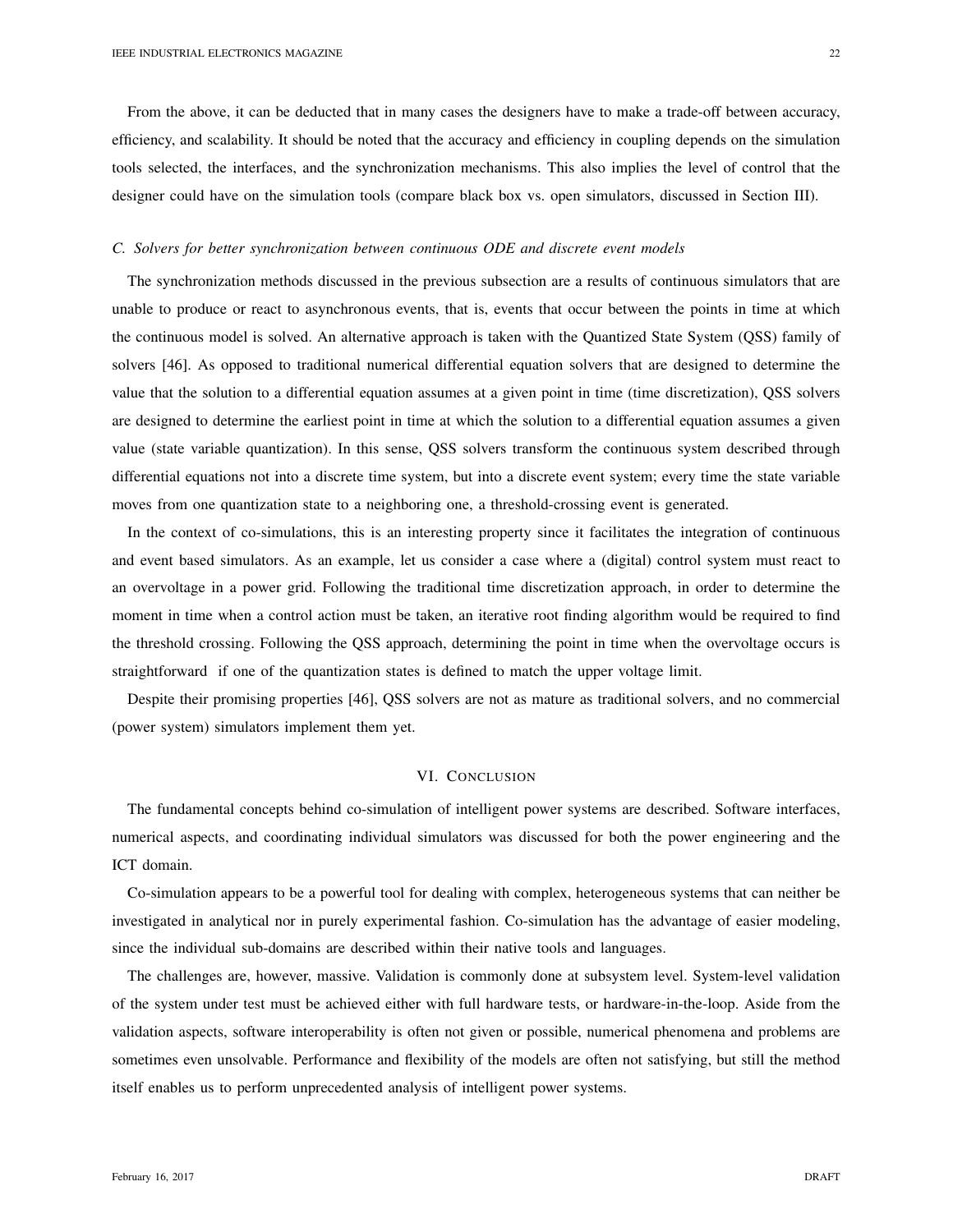The second part of this article will provide a dive into practical aspects such as how to integrate hardware-inthe-loop simulators, and give an example on how complex smart grid questions can be analyzed by combining electro-mechanic with electro-magnetic transients simulations.

This work is partly supported by the European Community's Horizon 2020 Program (H2020/2014-2020) under project "ERIGrid: European Research Infrastructure supporting Smart Grid Systems Technology Development, Validation and Roll Out" (Grant Agreement No. 654113).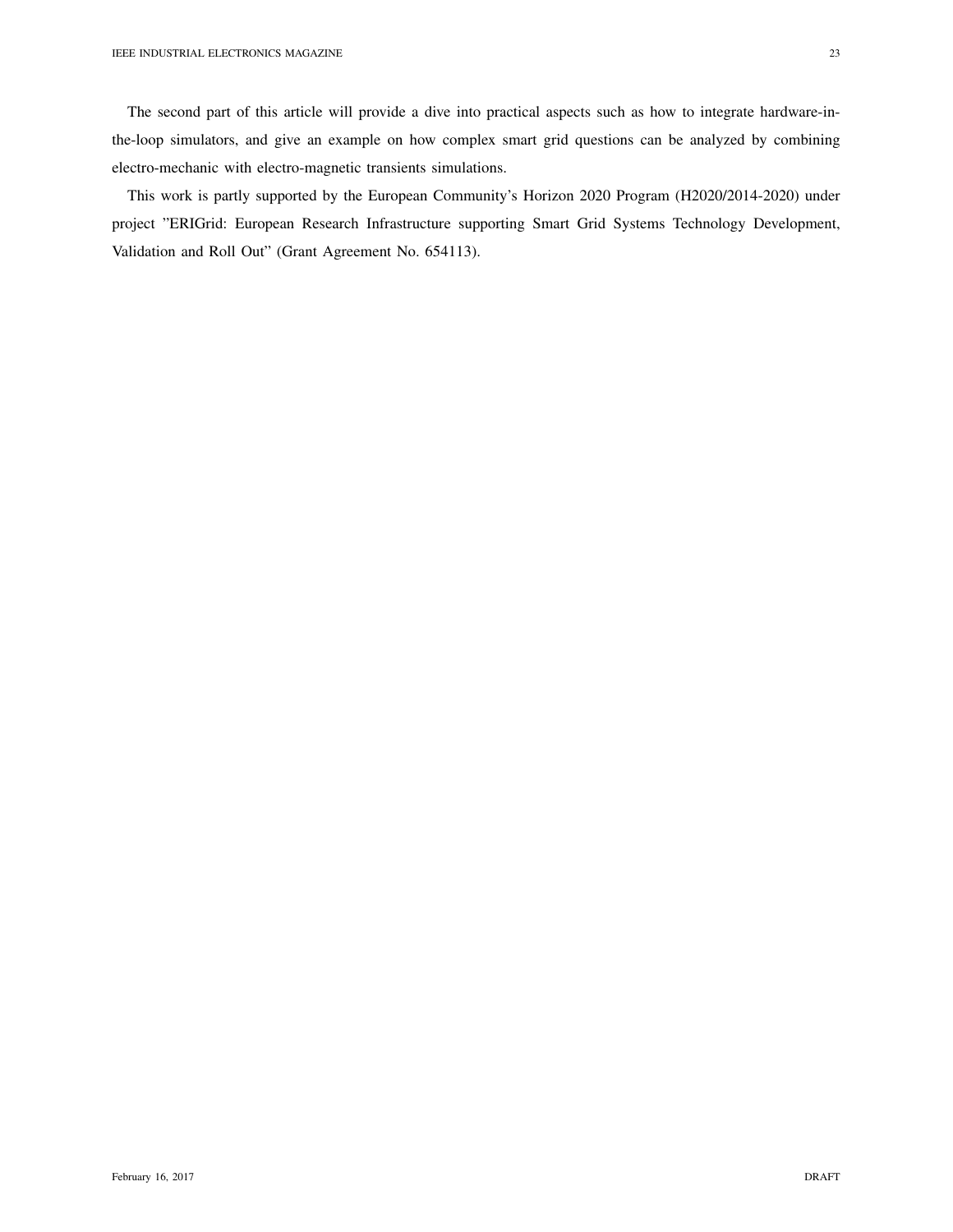#### **REFERENCES**

- [1] A. Vojdani, "Smart integration," *IEEE Power and Energy Magazine*, vol. 6, no. 6, pp. 71–79, Nov. 2008.
- [2] S. Chatzivasileiadis, M. Bonvini, J. Matanza, R. Yin, T. S. Nouidui, E. C. Kara, R. Parmar, D. Lorenzetti, M. Wetter, and S. Kiliccote, "Cyber-pysical modeling of distributed resources for distribution system operations," *Proc. IEEE*, vol. 104, no. 4, pp. 789 – 806, Apr. 2016.
- [3] E. Widl, P. Palensky, and A. Elsheikh, "Evaluation of two approaches for simulating cyber-physical energy systems," in *Proceedings of the 38th IEEE Conference on Industrial Electronics IECON 2012*, 10 2012, pp. 3582 –3587.
- [4] P. Palensky, E. Widl, and A. Elsheikh, "Simulating cyber-physical energy systems: challenges, tools and methods," *IEEE Transactions on Systems, Man, and Cybernetics*, vol. 44, no. 3, pp. 318–326, 2013.
- [5] G. V. Wilson, "A glossary of parallel computing terminology," *IEEE Parallel Distributed Technology: Systems Applications*, vol. 1, no. 1, pp. 52–67, Feb 1993.
- [6] B. Chen, K. L. Butler-Purry, A. Goulart, and D. Kundur, "Implementing a real-time cyber-physical system test bed in RTDS and OPNET," in *Proceedings of North American Power Symposium (NAPS), 2014*, Pullman, WA, Sep. 2014.
- [7] C. Dufour, S. Abourida, and J. Belanger, "Hardware-in-the-loop simulation of power drives with rt-lab," in *2005 International Conference on Power Electronics and Drives Systems*, vol. 2, Nov 2005, pp. 1646–1651.
- [8] A. Elsheikh, M. U. Awais, E. Widl, and P. Palensky, "Modelica-enabled rapid prototyping of cyber-physical energy systems via the functional mockup interface," in *Proceedings of the 2013 Workshop on Modeling and Simulation of Cyber-Physical Energy Systems*, 2013.
- [9] Modelisar, "Functional mock-up interface for co-simulation," MODELISAR (ITEA 2 07006), Tech. Rep., 2010.
- [10] J. S. Dahmann, R. M. Fujimoto, and R. M. Weatherly, "The DoD high level architecture: an update," in *Proceedings of Simulation Conference Proceedings, 1998. Winter*, vol. 1, Washington, DC, USA, Dec. 1998, pp. 797–804.
- [11] W. Muller and E. Widl, "Using FMI components in discrete event systems," in *Proceedings of the 2015 Workshop on Modeling and Simulation of Cyber-Physical Energy Systems*, Seattle, WA, Apr. 2015.
- [12] S. Rohjans, S. Lehnhoff, S. Schuette, S. Scherfke, and S. Hussain, "Mosaik a modular platform for the evaluation of agent-based smart grid control," in *Proceedings of Innovative Smart Grid Technologies Europe (ISGT EUROPE), 2013 4th IEEE/PES*, Lyngby, Denmark, Oct. 2013.
- [13] A. Benigni, F. Ponci, and A. Monti, "Toward an uncertainty-based model level selection for the simulation of complex power systems," *IEEE Syst. J.*, vol. 6, no. 3, pp. 564–574, Sep. 2012.
- [14] A. Giunta, S. Wojtkiewicz Jr., and M. Eldred, "Overview of modern design of experiments methods for computational simulations," in *proc. 41st Aerospace Sciences Meeting and Exhibit*, Reno, NV, Jan., "6–9", 2003.
- [15] M. Busch, *Zur effizienten Kopplung von Simulationsprogrammen*. Kassel University Press GmbH, 2012.
- [16] R. Kübler and W. Schiehlen, "Two methods of simulator coupling," Mathematical and Computer Modelling of Dynamical Systems, vol. 6, no. 2, pp. 93–113, Jun. 2000.
- [17] M. Benedikt, D. Watzenig, and A. Hofer, "Modelling and analysis of the non-iterative coupling process for co-simulation," *Mathematical and Computer Modelling of Dynamical Systems*, vol. 19, no. 5, pp. 451–470, Oct. 2013.
- [18] M. Busch and B. Schweizer, "Numerical stability and accuracy of different co-simulation techniques: analytical investigations based on a 2-DOF test model," in *Proceedings of The 1st Joint International Conference on Multibody System Dynamics, IMSD*, Lappeenranta, May 2010, pp. 25–27.
- [19] S. Sicklinger, "Stabilized co-simulation of coupled problems including fields and signals," Ph.D. dissertation, Technische Universität München, Munich, 2014.
- [20] B. Schweizer, P. Li, and D. Lu, "Explicit and implicit cosimulation methods: Stability and convergence analysis for different solver coupling approaches," *Journal of Computational and Nonlinear Dynamics*, vol. 10, no. 5, pp. 051 007–051 007, Sep. 2015.
- [21] F. Casella and C. Maffezzoni, "Exploiting weak interactions in object-oriented modeling," *EUROSIM Simulation News Europe*, vol. 22, pp. 8–10, Jan. 1998.
- [22] D. M. Auslander, "Distributed system simulation with bilateral delay-line models," *Journal of Basic Engineering*, vol. 90, no. 2, pp. 195–200, Jun. 1968.
- [23] R. Braun and P. Krus, "An explicit method for decoupled distributed solvers in an equation-based modelling language," in *Proceedings of the 6th International Workshop on Equation-Based Object-Oriented Modeling Languages and Tools*, ser. EOOLT '14. New York, NY, USA: ACM, Oct. 2014, pp. 57–65.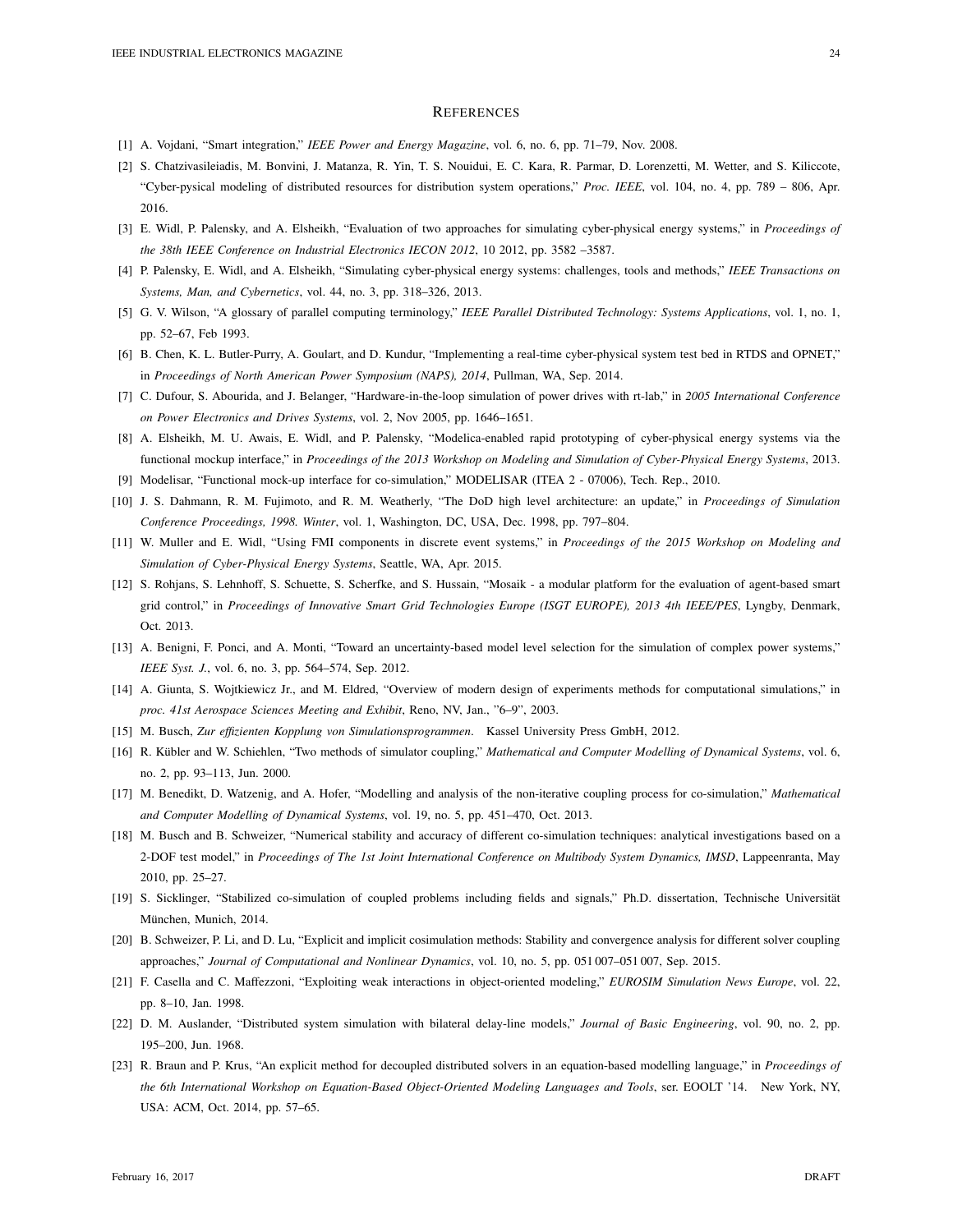- [24] T. Schierz, M. Arnold, and C. Clauß, "Co-simulation with communication step size control in an FMI compatible master algorithm," in *Proceedings of the 9th International Modelica Conference*, Munich, Sep. 2012.
- [25] M. Günther, A. Kværnø, and P. Rentrop, "Multirate partitioned Runge-Kutta methods," *BIT Numerical Mathematics*, vol. 41, no. 3, pp. 504–514, Jun. 2001.
- [26] T. Meyer and B. Schweizer, "Error estimation approach for controlling the comunication step size for semi-implicit co-simulation methods," *PAMM*, vol. 15, no. 1, pp. 63–64, Oct. 2015.
- [27] B. Schweizer and D. Lu, "Predictor/corrector co-simulation approaches for solver coupling with algebraic constraints," *ZAMM Journal of Applied Mathematics and Mechanics/Zeitschrift fur Angewandte Mathematik und Mechanik ¨* , vol. 95, no. 9, pp. 911–938, Sep. 2015.
- [28] S. Sadjina, L. T. Kyllingstad, E. Pedersen, and S. Skjong, "Energy conservation and power bonds in co-simulations: Non-iterative adaptive step size control and error estimation," *ArXiv e-prints*, 2016. [Online]. Available: http://adsabs.harvard.edu/abs/2016arXiv160206434S
- [29] W. Borutzky, "Bond graph based physical systems modelling," in *Bond Graph Methodology*. Springer London, 2010, pp. 17–88.
- [30] K. Gustafsson, M. Lundh, and G. Söderlind, "A PI stepsize control for the numerical solution of ordinary differential equations," *BIT Numerical Mathematics*, vol. 28, no. 2, pp. 270–287, Jun. 1988.
- [31] H. Georg, S. Muller, C. Rehtanz, and C. Wietfeld, "Analyzing cyber-physical energy systems: The INSPIRE cosimulation of power and ICT systems using HLA," *IEEE Transactions on Industrial Informatics*, vol. 10, no. 4, pp. 2364–2373, Jun. 2014.
- [32] C. B. Vellaithurai, S. S. Biswas, R. Liu, and A. Srivastava, "Real time modeling and simulation of cyber-power system," in *Cyber Physical Systems Approach to Smart Electric Power Grid*. Springer-Verlag Berlin Heidelberg, 2015, pp. 43–74.
- [33] K. R. Davis, C. M. Davis, S. A. Zonouz, R. B. Bobba, R. Berthier, L. Garcia, and P. W. Sauer, "A cyber-physical modeling and assessment framework for power grid infrastructures," *IEEE Transactions on Smart Grid*, vol. 6, no. 5, pp. 2464–2475, Sep 2015.
- [34] H. L. Vangheluwe, "DEVS as a common denominator for multi-formalism hybrid systems modelling," in *Proceedings of Computer-Aided Control System Design, 2000. CACSD 2000. IEEE International Symposium on*, Anchorage, Alaska, USA, Sep. 2000, pp. 129–134.
- [35] M. S. Branicky, V. Liberatore, and S. M. Phillips, "Networked control system co-simulation for co-design," in *Proceedings of American Control Conference, 2003. Proceedings of the 2003*, vol. 4, Denver, Colorado, USA, Jun. 2003, pp. 3341–3346.
- [36] D. Henriksson, A. Cervin, and K.-E. Årzén, "Truetime: Simulation of control loops under shared computer resources," in *Proceedings of Proceedings of the 15th IFAC World Congress on Automatic Control*, Barcelona, Spain, Jul. 2002.
- [37] H. Georg, S. C. Muller, N. Dorsch, C. Rehtanz, and C. Wietfeld, "INSPIRE: Integrated co-simulation of power and ICT systems for realtime evaluation," in *Proceedings of Smart Grid Communications (SmartGridComm), 2013 IEEE International Conference on*, Vancouver, Canada, Oct. 2013, pp. 576–581.
- [38] W. Li and X. Zhang, "Simulation of the smart grid communications: Challenges, techniques, and future trends," *Computers & Electrical Engineering*, vol. 40, no. 1, pp. 270–288, Jan. 2014.
- [39] V. Liberatore and A. Al-Hammouri, "Smart grid communication and co-simulation," in *Proceedings of 2011 IEEE Energytech*, Cleveland, OH, May 2011.
- [40] R. Bottura, D. Babazadeh, K. Zhu, A. Borghetti, L. Nordstrom, and C. A. Nucci, "SITL and HLA co-simulation platforms: Tools for analysis of the integrated ICT and electric power system," in *Proceedings of IEEE EUROCON 2013*, Zagreb, Croatia, Jul. 2013, pp. 918–925.
- [41] D. Bhor, K. Angappan, and K. M. Sivalingam, "A co-simulation framework for smart grid wide-area monitoring networks," in *Proceedings of 2014 Sixth International Conference on Communication Systems and Networks (COMSNETS)*, Bangalore, India, Jan. 2014.
- [42] H. Lin, S. Veda, S. Shukla, L. Mili, and J. Thorp, "GECO: Global event-driven co-simulation framework for interconnected power system and communication network," *IEEE Transactions on Smart Grid*, vol. 3, no. 3, pp. 1444–1456, May 2012.
- [43] J. Nutaro, P. T. Kuruganti, L. Miller, S. Mullen, and M. Shankar, "Integrated hybrid-simulation of electric power and communications systems," in *Proceedings of 2007 IEEE Power Engineering Society General Meeting*, Tampa, FL, Jun. 2007.
- [44] K. Mets, J. A. Ojea, and C. Develder, "Combining power and communication network simulation for cost-effective smart grid analysis," *IEEE Communications Surveys & Tutorials*, vol. 16, no. 3, pp. 1771–1796, Mar. 2014.
- [45] S. C. Mueller, Y. Deng, P. Palensky, M. Stifter, C. Dufour, X. Wang, V. Dinavahi, A. Davoudi, M. O. Faruque, A. Monti, M. Ni, and A. Mehrizi-Sani, "Interfacing power system and ict simulators: Challenges, state-of-the-art, and case studies," *IEEE Transactions on Smart Grids*, 2016.
- [46] F. Cellier, E. Kofman, G. Migoni, and M. Bortolotto, "Quantized state system simulation," *Proceedings of the GCMS08, Grand Challenges in Modeling and Simulation*, pp. 504–510, 2008.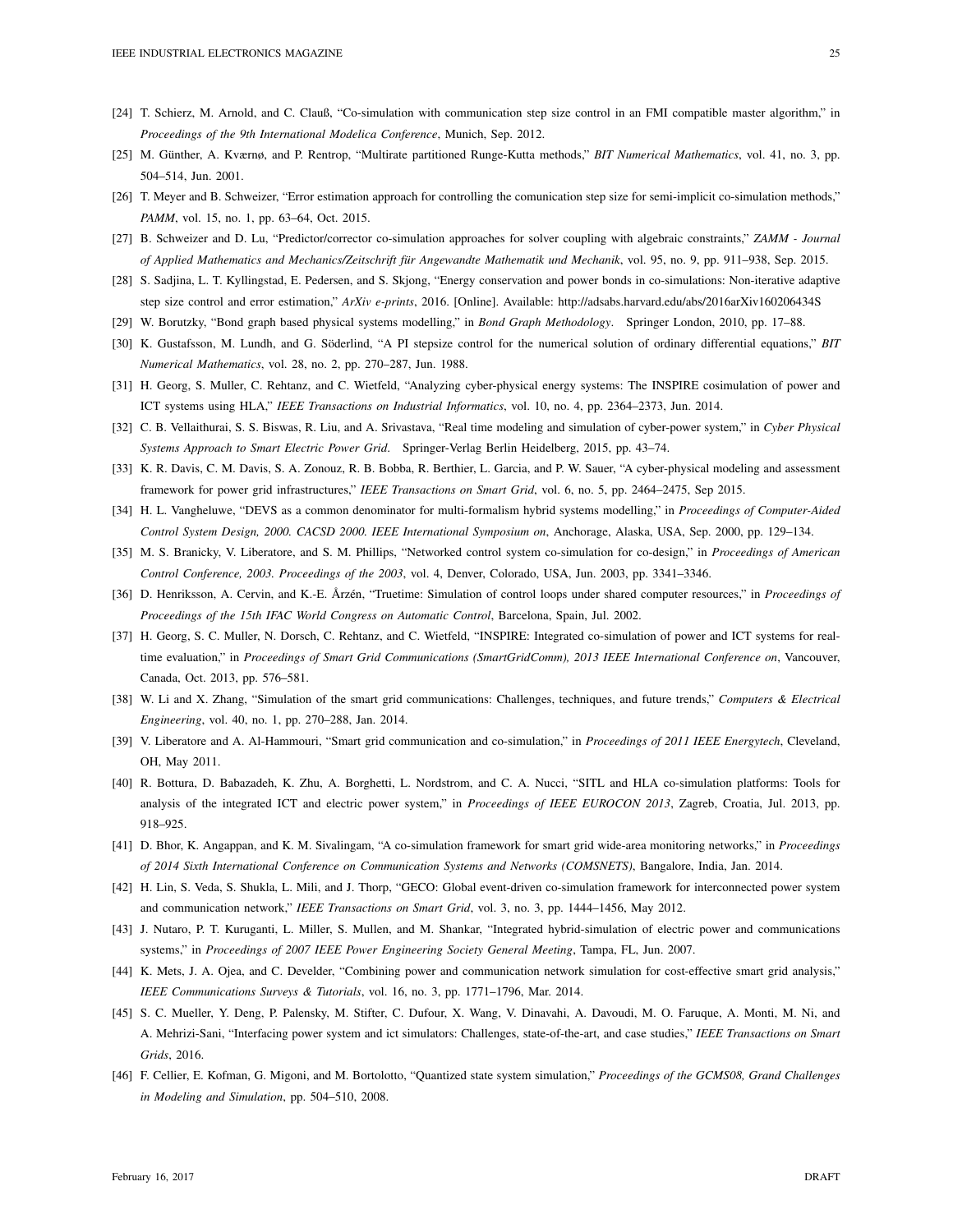PLACE **PHOTO** HERE

Peter Palensky (M'03-SM'05) is full Professor for intelligent electric power grids at TU Delft. Before that he was Principal Scientist at the Austrian Institute of Technology (AIT), associate Professor at the University of Pretoria, South Africa, Department of Electrical, Electronic and Computer Engineering, University Assistant at the Vienna University of Technology, Austria, and researcher at the Lawrence Berkeley National Laboratory, California. He is active in international committees like ISO, IEEE and CEN. His main research fields are energy automation networks, and modeling intelligent energy systems.

PLACE PHOTO HERE

Arjen van der Meer (M'08) Arjen van der Meer - obtained the B.Sc. degree in electrical engineering at NHL University of applied sciences, Leeuwarden, the Netherlands, in 2006. In 2008, he received the M.Sc. degree (Hons.) in electrical engineering from Delft University of Technology, the Netherlands. Currently, he is working towards the Ph.D. degree on the grid integration of offshore VSC-HVDC grids at Delft University of Technology. His main research topic is the interconnection of large scale wind power to transnational offshore grids. His research interests include power system computation, the modeling and simulation of smart grids, renewable energy sources, power electronic devices, and protection systems.

PLACE **PHOTO** HERE

Claudio David López (M'16) is a doctoral researcher in the Intelligent Electrical Power Grids group at the Delft University of Technology. He obtained an M.Sc. in Energy Technologies from the Karlsruhe Institute of Technology and Uppsala University in 2015 and an engineer's degree in electronics from the University of Concepcion in 2009. ´ He has worked as a research assistant in the Fraunhofer Institute for Wind Energy and Energy System Technology and as a consulting engineer on energy-related projects in the public and private sectors. His research interests are related to co-simulation of complex and large-scale power systems.

PLACE PHOTO HERE

Arun Joseph obtained his bachelor degree (B.Tech) in electrical engineering from Calicut University, India in 2009 and master degree (M.Tech) in control system from Indian Institute of Technology, Kharagpur in 2012. He has worked as a research assistant in aerospace department of Indian Institute of Science, Bangalore and senior research fellow in power system division of Central Power Research Institute, Bangalore. Currently he is a doctoral researcher in the Intelligent Electrical Power Grids group at the Delft University of Technology and research areas include real-time model validation of power system using co-simulation techniques, hardware-in-the-loop methods.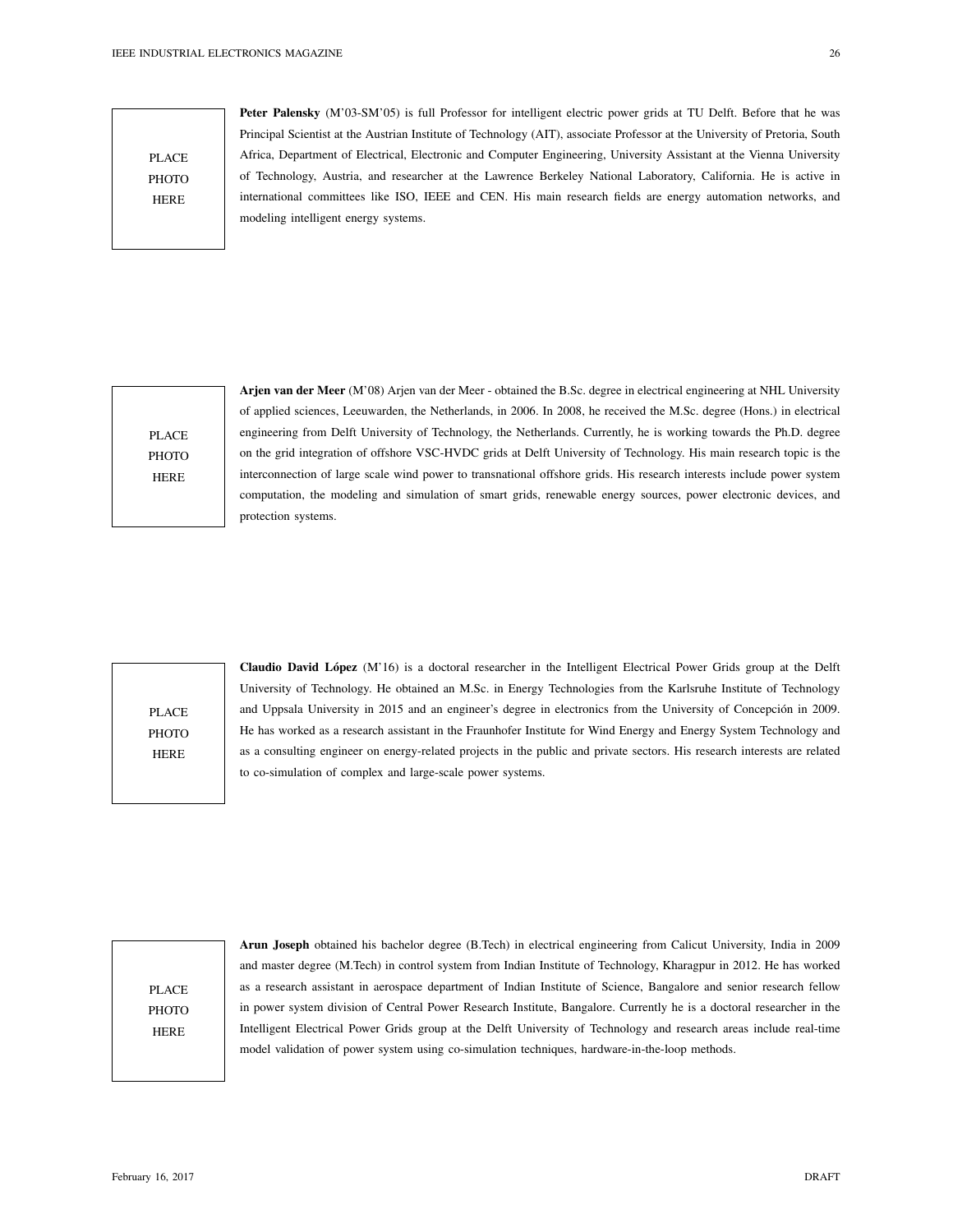Kaikai Pan (M'16) received the B.Eng. and M. Eng. Degrees in measuring and control from Beihang University, Beijing, China, in 2012 and 2015, respectively. Currently he is working towards the Ph.D. degree in the Intelligent Electrical Power Grids group from Delft University of Technology, Delft, The Netherlands. His research interests include cyber-physical energy systems, cyber security of intelligent power grids, risk assessment for data attacks, and co-simulation techniques.